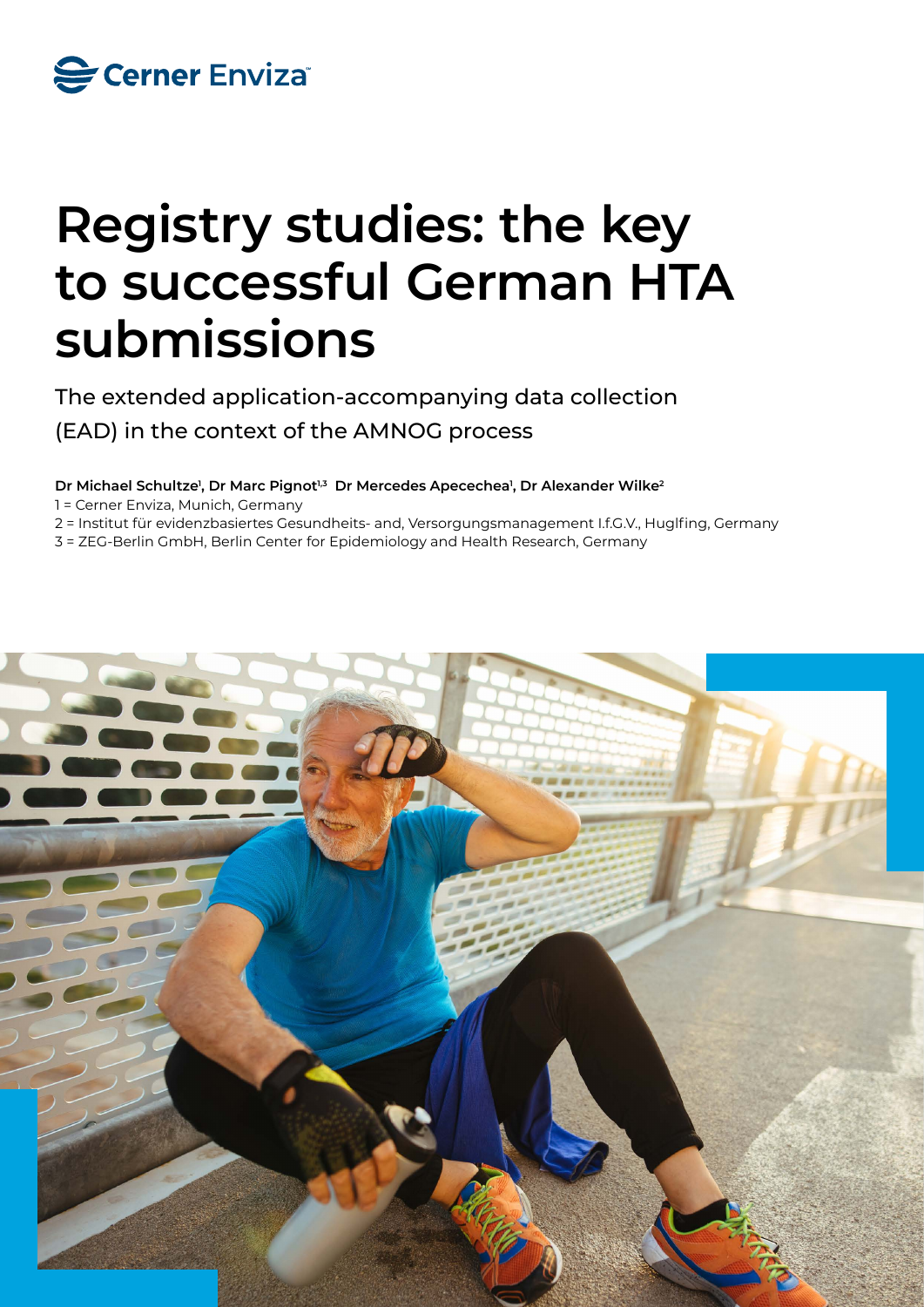A new instrument has been available for German Health Technology Assessments (AMNOG process, Arzneimittelmarktneuordnungsgesetz, Pharmaceuticals Market Reorganization Act) since summer 2019. It is called the "erweiterte anwendungsbegleitende Datenerhebung" (extended application-accompanying data collection, EAD). This instrument was introduced by the new law, GSAV (Gesetz für mehr Sicherheit in der Arzneimittelversorgung, Law for More Safety in the Supply of Pharmaceuticals), and it allows the G-BA (Gemeinsamer Bundesausschuss, Federal Joint Committee) to request the collection of post-launch data accompanying the application of selected drugs.

However, a clear statement was missing with regard to which method would be the best for the EAD. In order to evaluate suitable methods potentially available for the EAD, the G-BA therefore commissioned the IQWiG (Institut für Qualität und Wirtschaftlichkeit im Gesundheitswesen, Independent Institute for Quality and Efficiency in Health Care) to prepare a concept of how to best generate the needed data for the EAD. The key outcome of the corresponding Rapid Report published in January 2020 was that registry studies are the most promising way to collect these data.

After the IQWiG Rapid Report was published, many clients contacted us, and their most frequently asked question was:

## **How should a registry be built and a registry study designed so that the HTA will be a success?**

Therefore, in this white paper, Cerner Enviza's and ZEG-Berlin's registry experts first want to provide answers and an overview of what is needed for successful registry studies and what is most important when a submission in terms of the GSAV is planned in Germany.

In order to provide a full picture, Dr Alexander Wilke – Market Access and AMNOG Expert – provides additional insights regarding the AMNOG process, especially when it comes to GSAV-related submissions.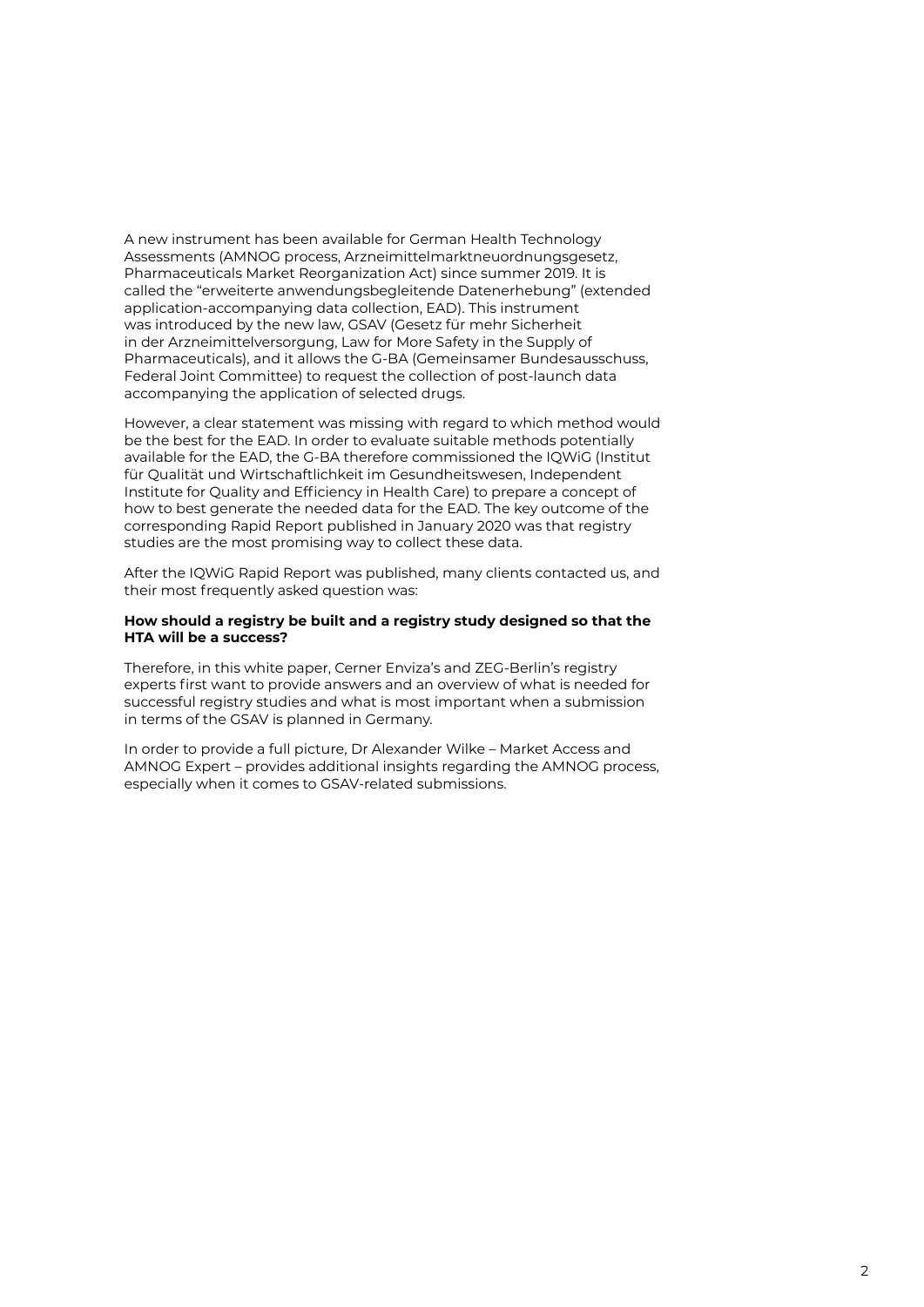## **Contents**

- 1.0. What is the extended application-accompanying data collection?
- 2.0. Risk matrix when does the risk for an extended applicationaccompanying data collection increase?
- 3.0. Requirements for the extended application-accompanying data collection
- 3.1. Study planning
- 3.2. Data requirements
- 3.3. Registry requirements
- 4.0. Consideration of the extended application-accompanying data collection in terms of strategic AMNOG planning
- Case study 1 (EAD requirement from day 1: market authorisation)
- Case study 2 (EAD requirement from month six after "oral hearing")
- 5.0. Chances and risks of the extended application-accompanying data collection
- 6.0. Chances and risks of the EAD for reimbursement price negotiations
- 7.0. Post-AMNOG: market penetration with EAD barrier or chance?
- 8.0. The right team, the right strategy
- 9.0. Partner of choice: why working with Cerner Enviza<sup>SM</sup>/ZEG-Berlin is the key to success
- 10.0. Three key takeaways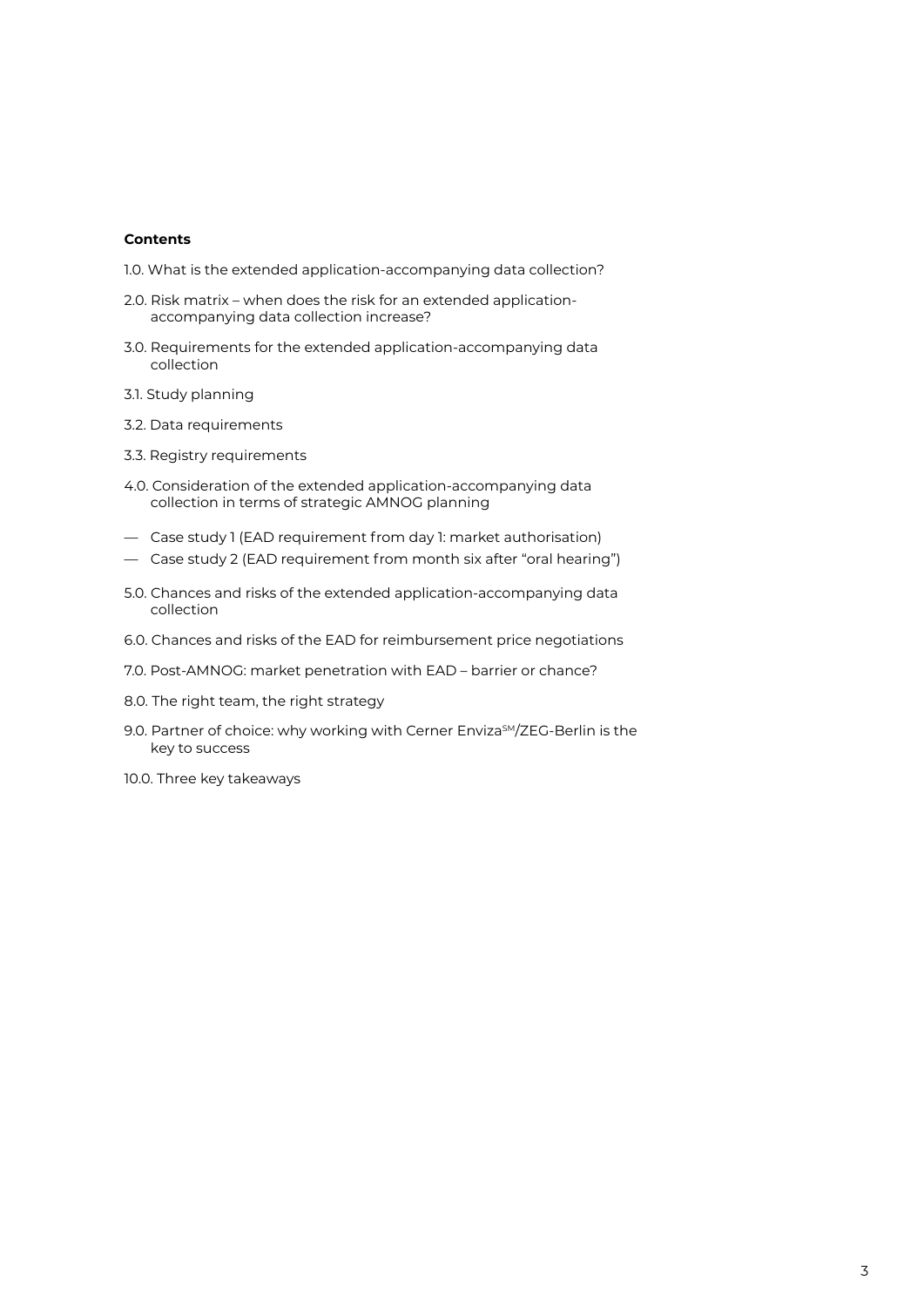## **1.0. What is the extended application-accompanying data collection?**

In June 2019, the "Law for More Safety in the Supply of Pharmaceuticals" (GSAV) was passed by the Bundestag and thus entered into force.

According to the GSAV, the G-BA is authorised to request the collection and evaluation of application-related data for the benefit assessment of orphan drugs, pharmaceuticals with conditional approval and approval granted in exceptional circumstances from pharmaceutical companies.

Following the will of the legislator, studies with evidence levels lower than RCT (i.e. non-randomised data) should be used for the derivation of a (quantifiable) additional benefit for these drugs.

## **GSAV in the context of the EMA regulations:**

Regarding the approval decisions for this group of medicinal products, the EMA confirms a positive benefit-risk ratio when fulfilling an unmet medical need in a situation in which the data required for regular approval can only be provided at a later point in time or the provision thereof is impossible. Based on these approval decisions by the EMA, the German legislator now provides that the new law GSAV take into account non-randomised data to derive a (quantifiable) additional benefit. With the stipulation to also accept evidence with weak outcomes for the benefit assessment (AMNOG), the legislature enables the required congruence between the benefit assessment (AMNOG by G-BA) and the findings of the licensing authority (EMA).

The aim of the extended application-accompanying data collection is as follows:

The regulation of the extended application-accompanying data collection is a massive intervention in the AMNOG process. The G-BA can opt for an "approval under requirements", specifically for orphan drugs, for Advanced Therapy Medicinal Products (ATMPs) or for medications with a special indication area. The G-BA decides on an extended applicationaccompanying data collection if the current evidence is not valid enough to sustain the scope of an additional patient-related benefit.

This is a completely new process that has a major impact on prescription and reimbursement price negotiation. In addition, the pharmaceutical company obtains no more than a "non-quantifiable additional benefit" as an "interim" outcome of the AMNOG process. (This is a weak starting position for reimbursement price negotiation.)

The overall aim of the extended application-accompanying data collection process is defined as collecting data, based on real-world evidence, to quantify the "non-quantifiable additional benefit" for the final AMNOG decision.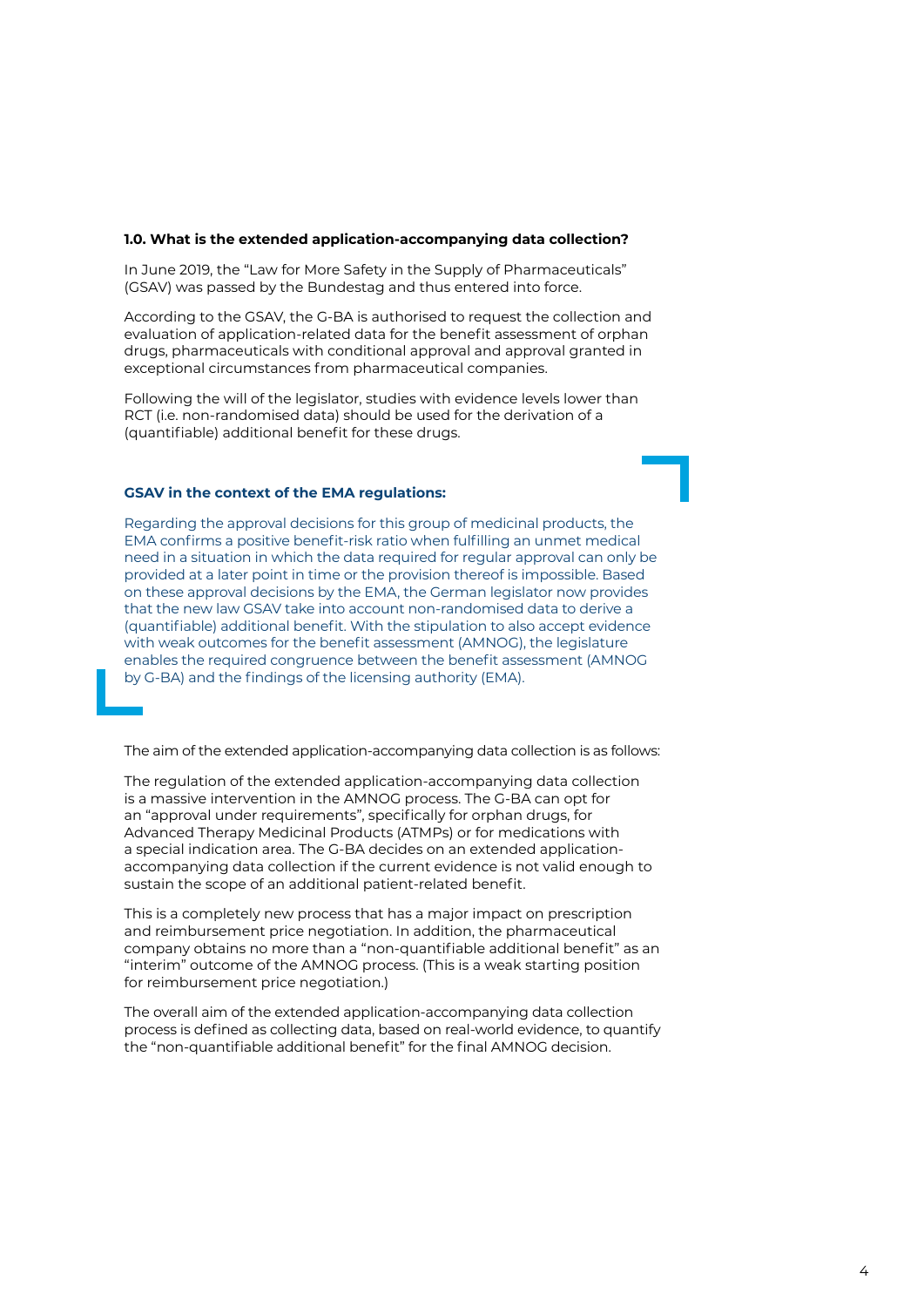## **Tip box:**

The aim of the data collection is to improve the evidence base.

This means that data collection is only justifiable if it can be expected that this data can generally be used for the quantification of an additional benefit by G-BA.

Pharmaceutical companies should also use this for themselves! No obligation to collect data without a result for the AMNOG process is expected.

It should also be checked whether any data requirements/register requirements that have been requested by the EMA/FDA and that the pharmaceutical company has already implemented are sufficient to quantify the additional benefit. The G-BA is obliged to accept implemented data collections if they are suitable for quantification of an added benefit.

What G-BA means by "healthcare-related data":

It is important not to equate "healthcare-related data" with "real world evidence data". This is one of the most common misinterpretations of the additional data requirements in the AMNOG process. Healthcare-related ("Versorgungsnahe Daten") data for the benefit assessment of medicinal products are defined as follows:

- a) Healthcare-related data is collected from the patient populations for which there is an indication for the drug to be assessed as part of the approval.
- b) Data must be collected from an indication-specific registry.
- c) When data related to healthcare are collected, treatment is carried out without specific requirements.
- d) Data from international or European data sources (e.g. registries) must fulfill the criteria a) and b), and they must be transferable and reflect the specific features of the German health system.

The goal of collecting healthcare-related data does not require that data collection be limited to data recorded in everyday care. The IQWIG further clarifies that statement, saying that the collection of data from daily practice is not sufficient.

Such a misinterpreted limitation of data collection would rather jeopardize the aim of the benefit assessment.

For the benefit assessment, data that are not documented in everyday treatment for all patients (e.g. data on health-related quality of life, symptoms or side effects) are regularly required. Health-related data must also be sufficiently valid and structured to enable a benefit assessment.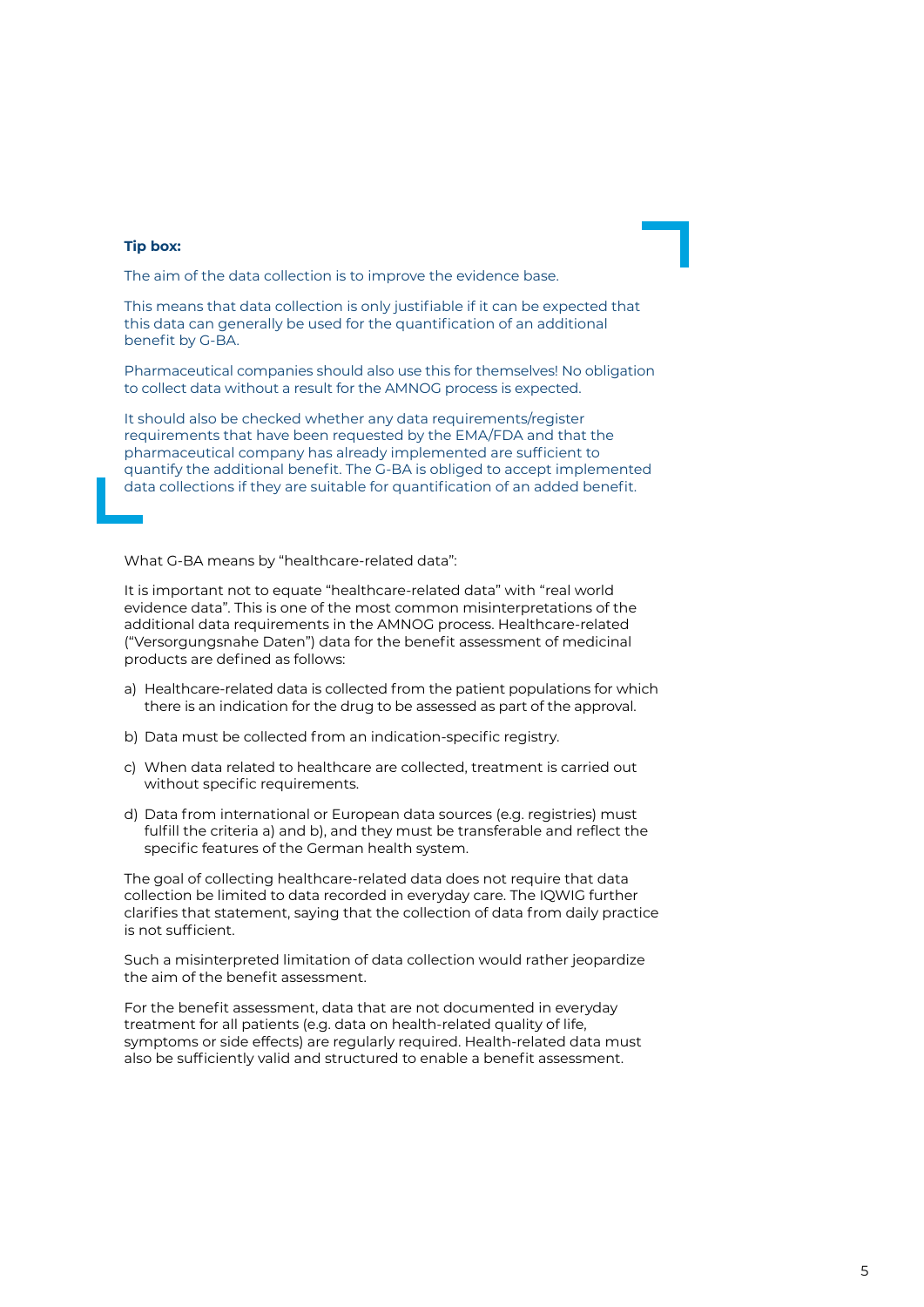## **2.0. Risk matrix — When does the risk for an EAD increase?**

In this chapter, we would like to present a tool that can help pharmaceutical companies to assess the potential risk of an EAD. The more companies take these risks into account in their market access AMNOG strategy, the more efficiently personnel and financial resources can be managed, or even further data collections can be planned that improve the overall result of the benefit assessment and thus, of course, also directly correlate with the result of the reimbursement price negotiation.

## **2.1. Evidence gap:**

The main criterion for the G-BA to initiate an extended applicationaccompanying data collection is the extent of the "evidence gap". The G-BA criteria for clinical studies, their endpoints, statistical methods and comparative therapies used, differ significantly from those of the EMA and the FDA. The German benefit assessment is based on the comparison between the new therapy and an appropriate comparator therapy defined by the G-BA.

## **Special case orphan drugs:**

Orphan drugs have the advantage that they do not have to compare themselves to a comparator therapy in the German AMNOG process either. Based on law, orphan drugs have a "non-quantifiable additional benefit". Nevertheless, the G-BA assesses the extent of the added benefit for orphan drugs in the AMNOG process, and this is where the danger is.

In most cases, orphan drugs and ATMPs cannot fulfill the G-BA's requirements for clinical data and are therefore particularly at risk for expanded data collection.

The "evidence gap" describes the data gap between the data that are available for the product and the data that the G-BA need for a benefit assessment, especially for defining the patient-relevant additional benefit.

| <b>Endpoints by category</b>                          | Data available | <b>Evidence gap</b> |
|-------------------------------------------------------|----------------|---------------------|
| Mortality (with acceptable<br>primary endpoint*)      | Yes            | No.                 |
| Mortality (with no<br>acceptable primary<br>endpoint) | Yes            | Yes                 |
| Quality of life                                       | Yes            | Could be            |
| HR-quality of life <sup>**</sup>                      | <b>No</b>      | Yes                 |
| Morbidity                                             | <b>No</b>      | Yes                 |

# Examples:

\* primary endpoint must be accepted by G-BA/IQWIG (e.g. no combination endpoints)

<sup>\*\*</sup> HR-quality of life = Health-related quality of life (accepted from G-BA)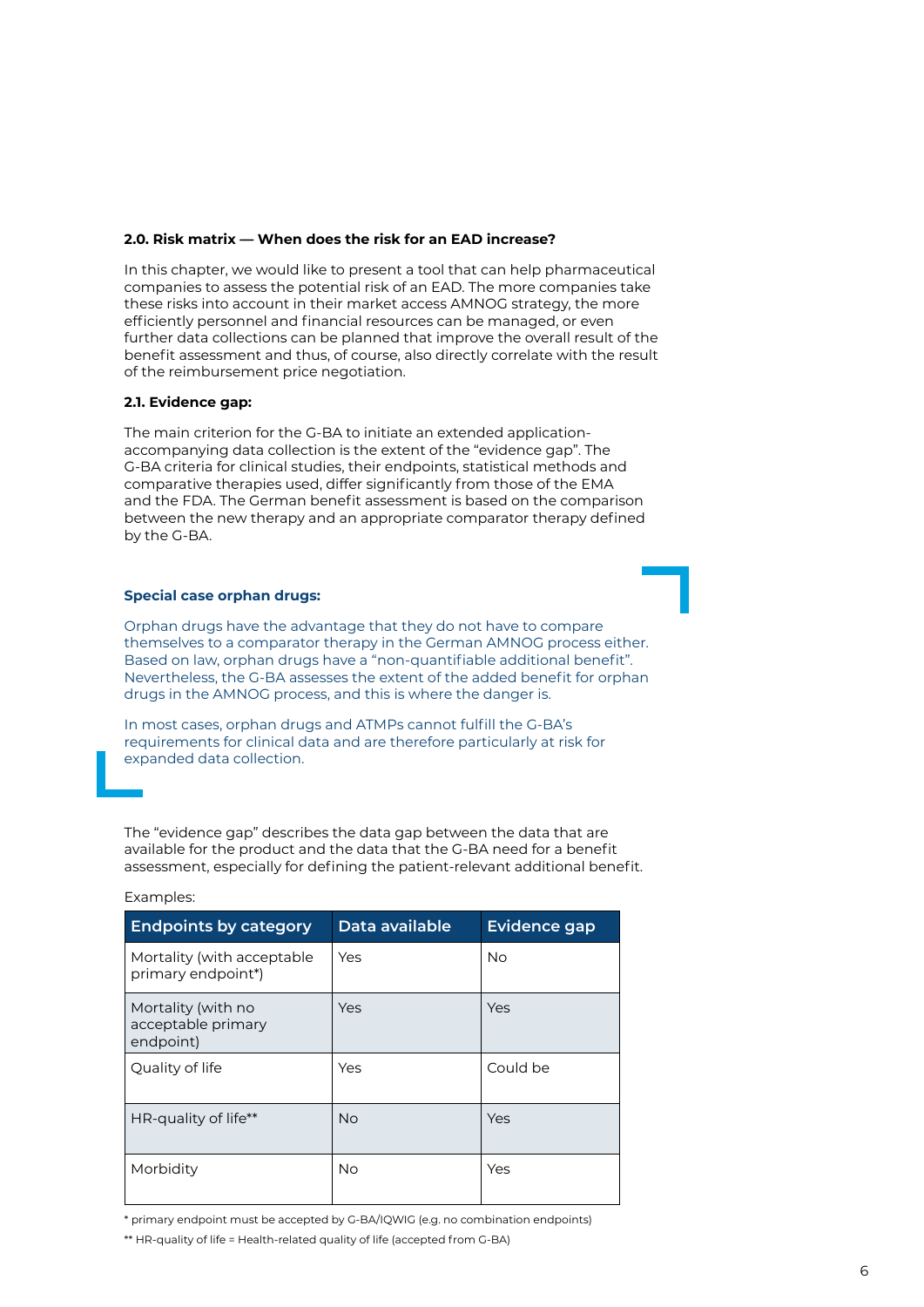# **2.2. Risk matrix:**

The risk matrix should help companies to identify the potential risk for an extended application-accompanying data collection process:

| <b>Criteria</b>                                                                                                                                                                                                                     | <b>Product</b><br>fulfilled the<br>criteria of EAD         | Measure and<br>next step |
|-------------------------------------------------------------------------------------------------------------------------------------------------------------------------------------------------------------------------------------|------------------------------------------------------------|--------------------------|
| If the additional benefit is unclear (cannot be quantified),<br>GBA can now request an "extended data collection" to clarify<br>the additional benefit:                                                                             |                                                            |                          |
| a) Products with conditional approval                                                                                                                                                                                               |                                                            |                          |
| b) Products with approval under exceptional circumstances                                                                                                                                                                           |                                                            |                          |
| c) Orphan drug                                                                                                                                                                                                                      |                                                            |                          |
| Analysis of evidence GAP:                                                                                                                                                                                                           | The more "yes" responses,<br>the higher is the risk for an |                          |
| Mortality                                                                                                                                                                                                                           | extended data collection.                                  |                          |
| Morbidity                                                                                                                                                                                                                           | The risk should now be                                     |                          |
| Quality of life (HR - quality of life)                                                                                                                                                                                              | verified quickly. (e.g.<br>discussions with the GBA etc.)  |                          |
| Safety                                                                                                                                                                                                                              |                                                            |                          |
| Long-term safety/long-term efficacy                                                                                                                                                                                                 |                                                            |                          |
| Mode of action                                                                                                                                                                                                                      |                                                            |                          |
| Limitation from GBA perspective possible based on the rules<br>of procedure of the GBA? (e.g. prescription of the product<br>only through on the EAD participating physicians)                                                      |                                                            |                          |
| Other restrictions possible based on the rules of procedure<br>of the GBA? (e.g. prescription of the product only in special<br>centers which fulfill special quality requirements on<br>infrastructure, process or outcome quality |                                                            |                          |
| Based on the Rapid Report of the IQWIG institute, is an<br>"additional data collection" for the product in principle<br>possible?                                                                                                   |                                                            |                          |
| From the perspective of the German healthcare system is<br>there a "public interest" for an additional data evaluation?<br>(e.g. genetic therapy, ATMP etc.)                                                                        |                                                            |                          |
| Is an EAD feasible in all cases (e.g. extended documentation<br>requirement such as an 18-month clinical protocol<br>and outcome analysis or, from a legal point of view,<br>"unreasonable hardness")?                              |                                                            |                          |
| Is an indication-based registry possible? Is it possible to<br>develop comparative RTCs? Has the registry the needed<br>data for a comparative treatment as well?                                                                   |                                                            |                          |
| Are there any ongoing or planned other data collections?                                                                                                                                                                            |                                                            |                          |

Figure 1 Risk matrix extended application-accompanying data collection (source I.f.G.V.)

The extent and importance of the evidence gap correlating directly with the probability for an extended application-accompanying data collection.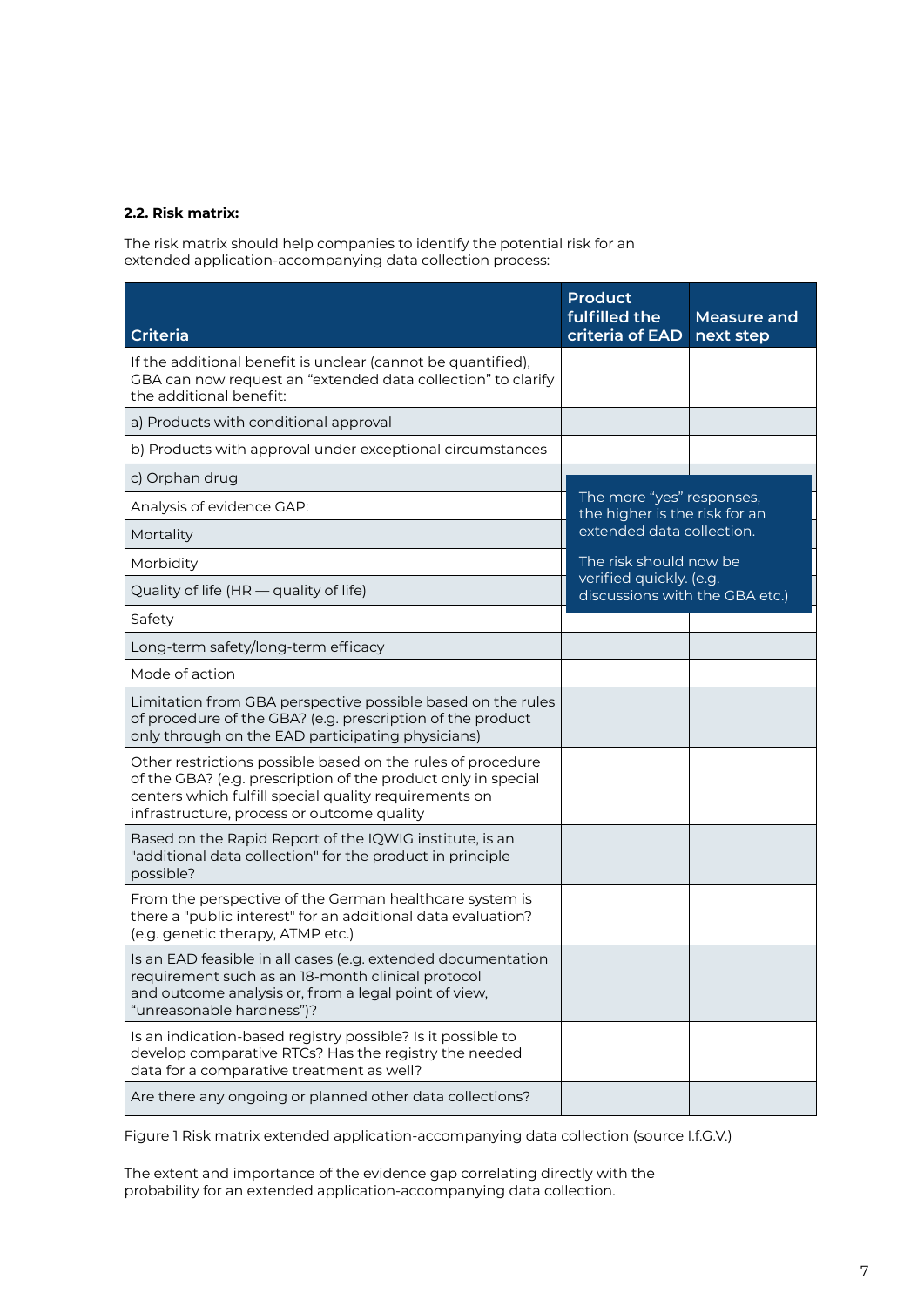**3.0. Requirements for the extended application-accompanying data collection**

According to IQWIG and G-BA, the optimal process for passing the extended application-accompanying data collection is via registry studies after building an indication-based registry.

If routine practice data ("Versorgungsnahe Daten") are to be used for the AMNOG benefit assessment, especially for measuring the patient-related benefit based on the rules of procedure of the G-BA, it must be taken into account that the basis of any statement about the effects of interventions is a comparison.

Only on the basis of comparison is it possible to differentiate between "after intervention A" and "because of intervention A", which is necessary for a causal statement.

From these considerations, it follows that single-arm studies or individual study arms are not relevant as outcomes of the extended applicationaccompanying data collection for a final decision through G-BA on the scope of an additional patient-related benefit for the new product.

Only comparative study designs are relevant for the final decision on the scope of the additional patient-related benefit.

Process pathway:

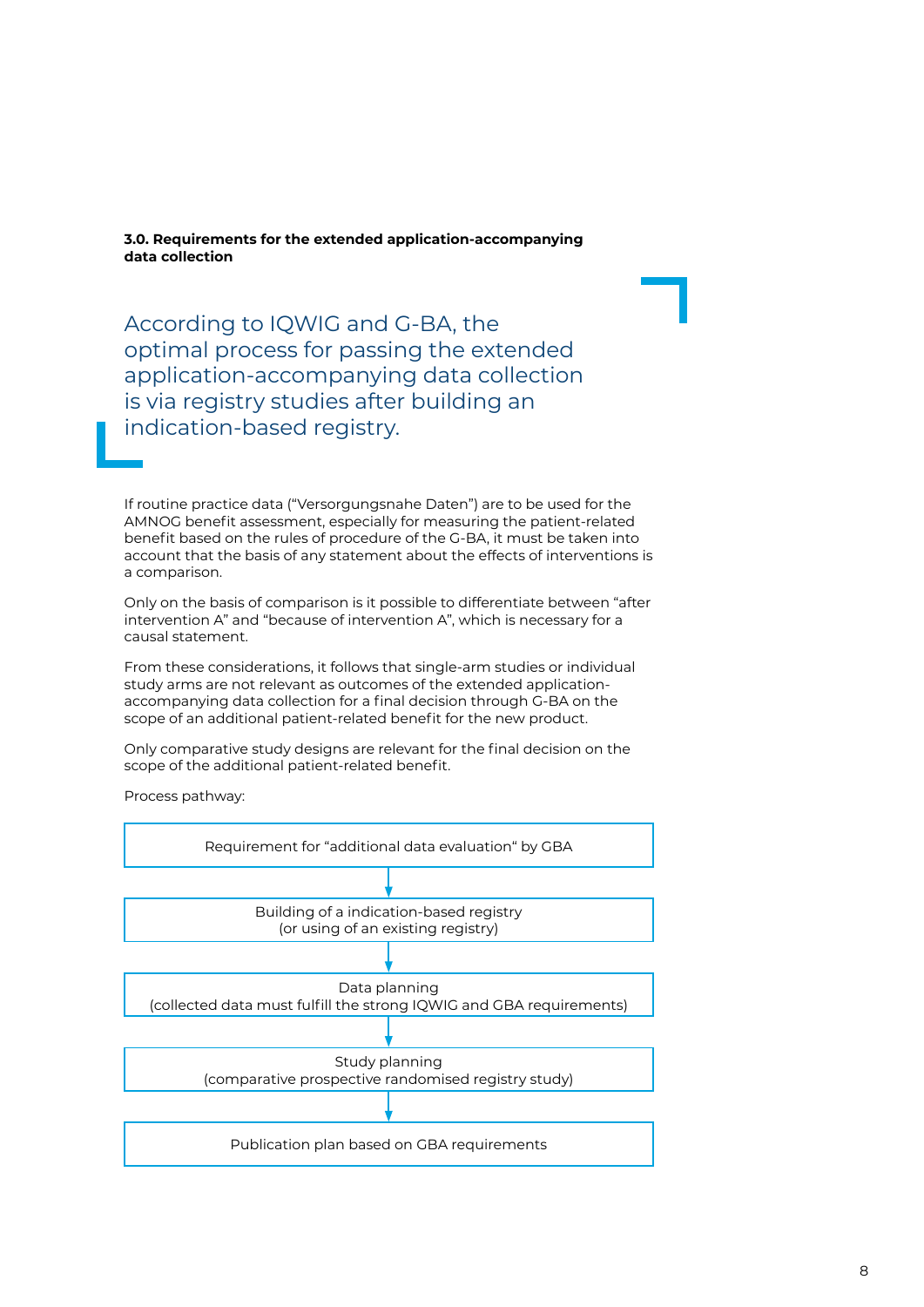

Figure 2 Overview of possible study designs and data evaluation methods based on the IQWIG Rapid Report from 10.01.2020

(\*not accepted by G-BA and IQWIG)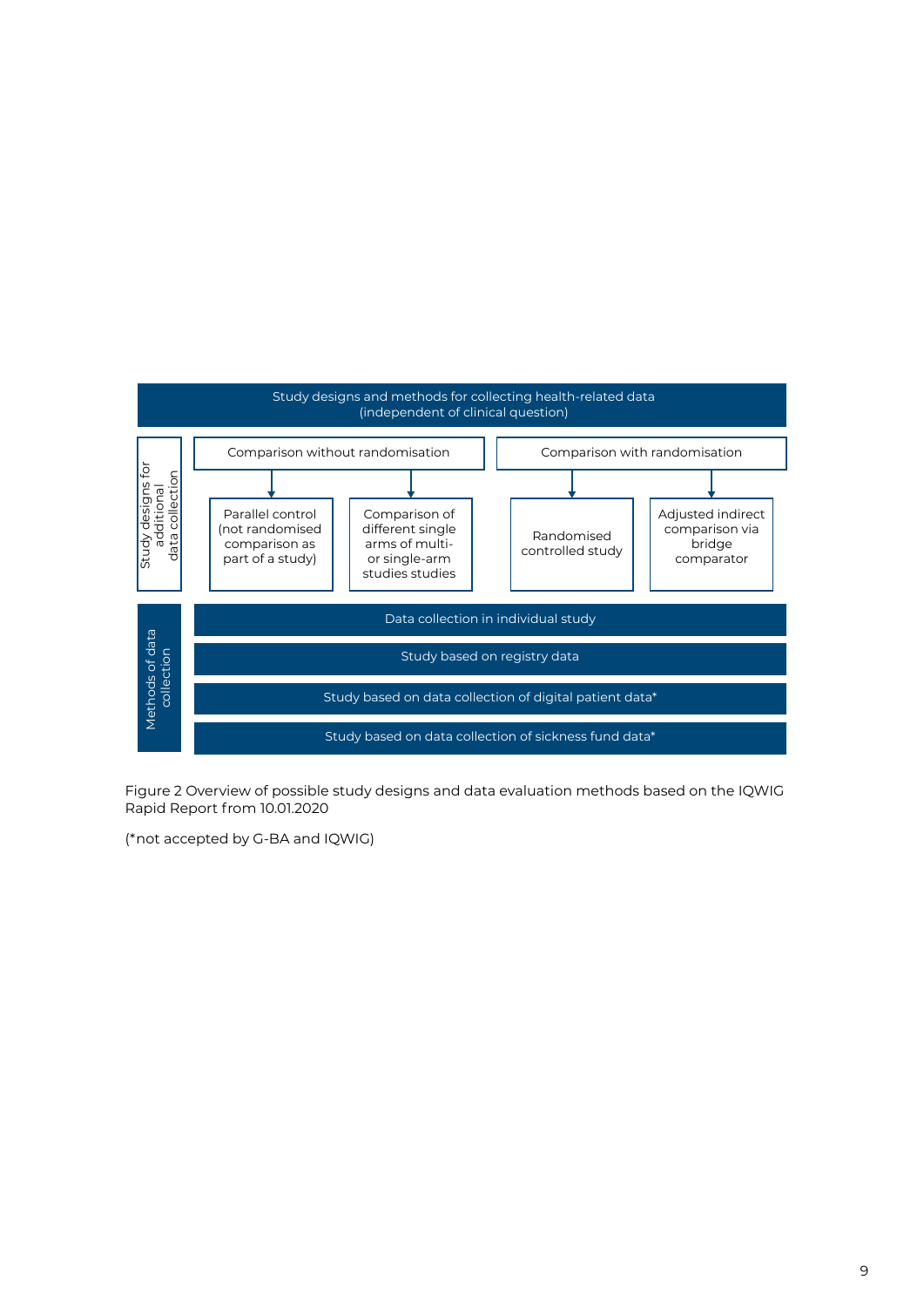# **3.1 Study planning**

As long as the evidence gap is not closed, G-BA cannot make a final decision on the extent of the patient-relevant additional benefit for the new product. In consequence, G-BA, IQWIG and supporting medical expert organisations are formulated to define a clinical study question for the extended application-accompanying data collection and the optimal study design.

It is recommended that pharmaceutical companies cooperate strongly with G-BA on the development of the study design for the extended application-accompanying data collection.

Overview study planning by G-BA:

| From clinical study question to result:          |                                                                                         |                                                                                         |                                                                                         |
|--------------------------------------------------|-----------------------------------------------------------------------------------------|-----------------------------------------------------------------------------------------|-----------------------------------------------------------------------------------------|
| Formulation<br>of the clinical<br>study question | Formulation of the clinical study question based on the benefit assessment              |                                                                                         |                                                                                         |
| Decision for<br>the optimal<br>study design      | Comparative study<br>design without<br>randomisation                                    | Comparative<br>study design with<br>randomisation                                       | Adjusted indirect<br>comparison with<br>common comparator                               |
| Study<br>planning                                | Definition of the target<br>study, study protocol,<br>analysis plan                     | Study protocol, analysis<br>plan                                                        | Study protocol, analysis<br>plan for systematic<br>reviews                              |
| Data<br>collection                               | Retrospective/<br>prospective (outcomes<br>and confounder)                              | Prospective (outcomes)                                                                  | Retrospective                                                                           |
| Analysis                                         | Approaching structural<br>equality through<br>adjustment, group<br>comparison           | Structural equality<br>through design, group<br>comparison                              | Check: homogeneity,<br>consistency, similarity                                          |
| Interpretation                                   | Interpretation of the<br>results depending on<br>the quality of the results<br>achieved | Interpretation of the<br>results depending on<br>the quality of the results<br>achieved | Interpretation of the<br>results depending on<br>the quality of the results<br>achieved |

Figure 3 Overview study planning (based on IQWIG Rapid Report from 10.01.2020)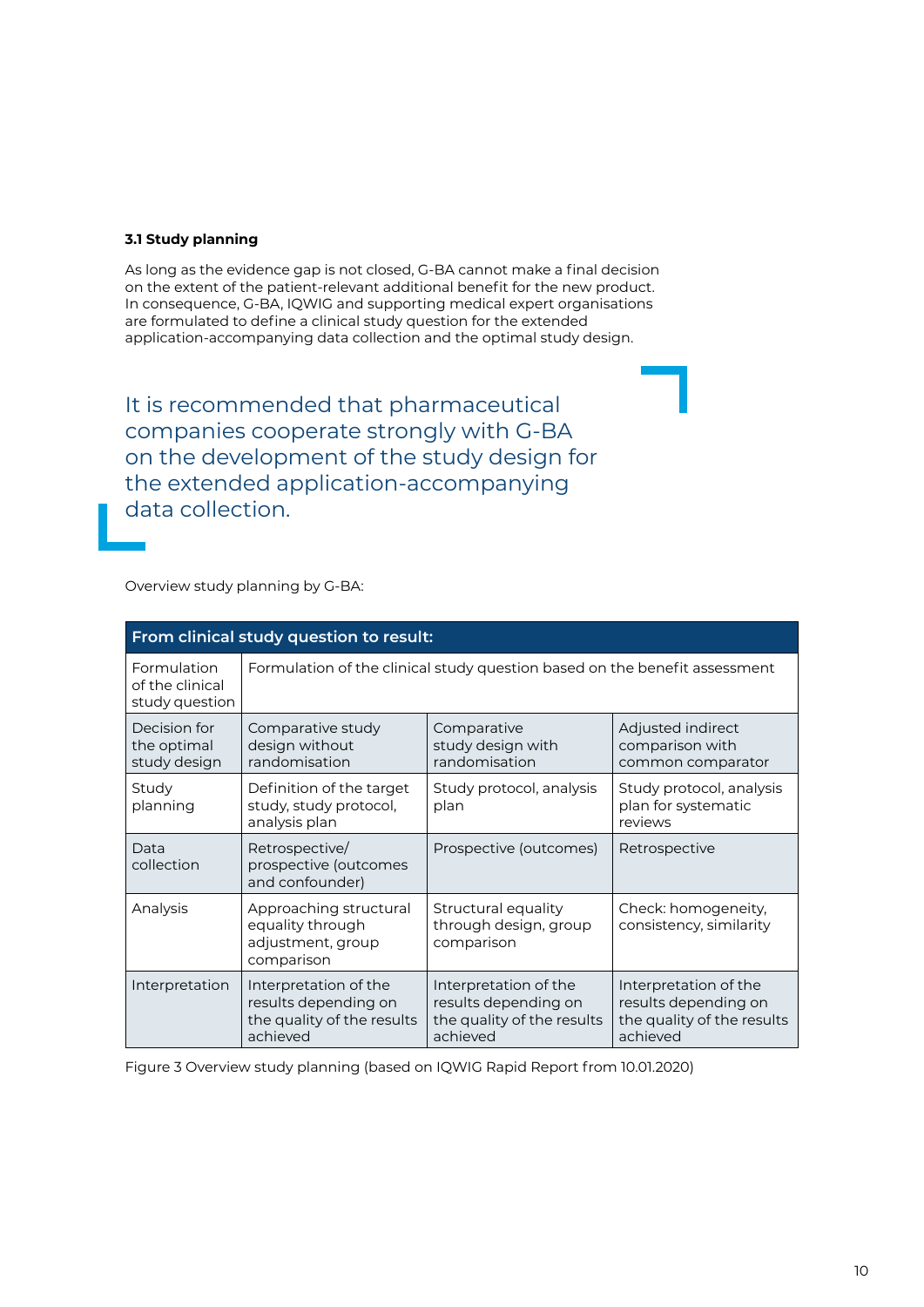## **3.1.2. The optimal study design:**

Assuming that the registry fulfilled all criteria on data management and quality, IQWIG recommends two types of registry studies for the derivation of the extent of the patient-related benefit for the product.

We will summarise the most important key messages for both studies.

- 1. Routine-practice-related (versorgungsnahe) comparative studies without randomisation:
	- If comparative studies related to healthcare without randomisation are to be used for the benefit assessment, the study planning must ensure that the study conducted and the data collected are of the necessary quality to generate interpretable results.
	- The study protocol includes an analysis plan and emulation of a target study that defines the relevant overall clinical study question and ensures the collection of valid data for a confounder control.
	- The central aspect is the adjusting of confounders and the management of confounders.
	- In order to see outcome effects in studies without randomisation, it is important that data quality and the quality of the used analysis are high.
	- Even under high-quality requirements (for data, evaluation and reporting), it is generally no longer possible to derive results from comparative, care-related studies without randomisation as an indication of an effect.
	- Due to the inherent uncertainty of the results from comparative studies without randomisation, as a result of potentially unknown confounders, a statement on the benefit or harm of an intervention should only be derived from the effects observed in the study above a certain effect size; quantification of an additional benefit according to the legally prescribed extent categories requires corresponding effect sizes graded according to the size.
- 2. Routine-practice-related (versorgungsnahe) comparative studies with randomisation:
	- For comparative studies with randomisation, the optimal study design is a "pragmatic trial design".
	- The effort for a supply-related comparative study with randomisation will generally be lower than for a study without randomisation, given comparable data quality, since data collection and adjustment for the confounder control can be omitted.
	- Comparative studies with randomisation based on healthcarerelated data are more powerful than those without randomisation; quantification of the additional benefit is likely to be more reliable.
	- Especially after approval, comparative studies with randomisation can be conducted with limited data collection ([large] simple trials) depending on the existing clinical question; an implementation in registries has additional potential to accelerate the studies and make them less complex (registry-based comparative studies with randomisation).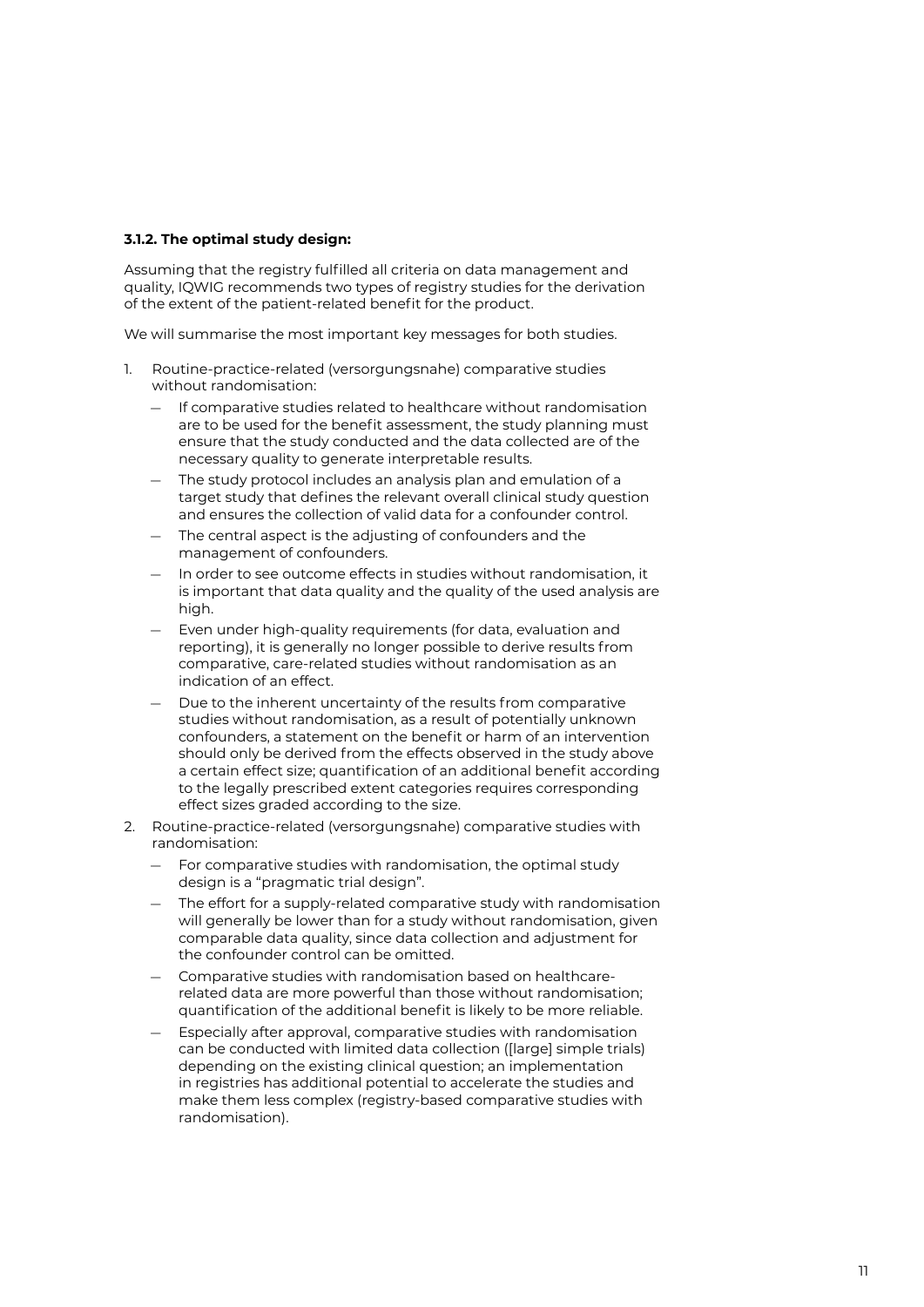# **3.2. Data requirements:**

In principle, the data to be collected must be suitable to close the evidence gap. However, it must also be ensured that the closing of the evidence gap makes it possible to derive the patient-relevant additional benefit for the product.

What data should be collected?

- 1. Data to measure efficiencies on the mortality level
- 2. Data to measure efficiencies on the morbidity level
- 3. Data to measure efficiencies on the quality of life level
- 4. Data to measure efficiencies on long-term safety
- 5. Other data that are suitable to close the evidence gap

**Term Definition** Effect An effect describes the difference measured in the context of comparative clinical studies for a target variable after the use of two (or more) interventions. Data tool The chosen instrument for data collection must be able to provide data in the necessary quality (e.g. validated HR-quality of life questionnaire). Internal validity (high/low) Internal validity is the extent to which a piece of evidence supports a claim about cause and effect within the context of a particular study. External validity (high/low) External validity is the validity of applying the conclusions of a scientific study outside the context of that study (transferability from a real-world context). Structure equality Harmonised patient groups, harmonised inclusion and exclusion criteria. Effect size  $\vert$  Reliability of results is a characteristic of the result of a single study or a systematic overview/ meta-analysis. It denotes the confidence that a result found in the study(s) is close to the real result. The certainty of results from the assessment of the risk of bias of a study and the size of the statistical uncertainty. Confounder  $\vert A$  confounder is a factor that is associated with an intervention (or exposure) as well as with the target criterion of a study. The English term is also often used in German. If, for example, the people in a group in which therapy A is used are younger than those in the group in which therapy B is used, it is difficult to decide to what extent less frequent heart attacks in group A are due to the therapy or the group's younger age. Age is a confounder. Countermeasure: Randomisation minimises such inequalities; known confounders and those found in the study can be taken into account by using suitable statistical methods (adjustment). Endpoint rating  $\vert$  To define the extent of the overall additional benefit as the final AMNOG result, IQWIG is rating every single endpoint based on its statistical importance (p-value; Hedges' g, confidence interval, statistical methodologies). Endpoint rating: a) Evidence (Beleg) of the endpoint: strong rating b) Hint (Hinweis) of the endpoint: medium rating c) Indication (Anhaltspunkt): weak rating Dramatic effect If the course of a disease is certainly or almost certainly predictable, and no treatment options are available to influence this course, then proof of a benefit of a medical intervention can also be provided by the observation of a reversal of the (more or less) deterministic course of the disease in well-documented case series of patients. If, for example, it is known that it is highly probable that a disease leads to death within a short time after diagnosis, and it is described in a case series that, after application of a specific intervention, most of those affected survive for a longer period of time, then this "dramatic effect" may be sufficient to provide proof of a benefit (relative risk [RR] threshold = 5–10).

The following are important terms related to data evaluation and analysis: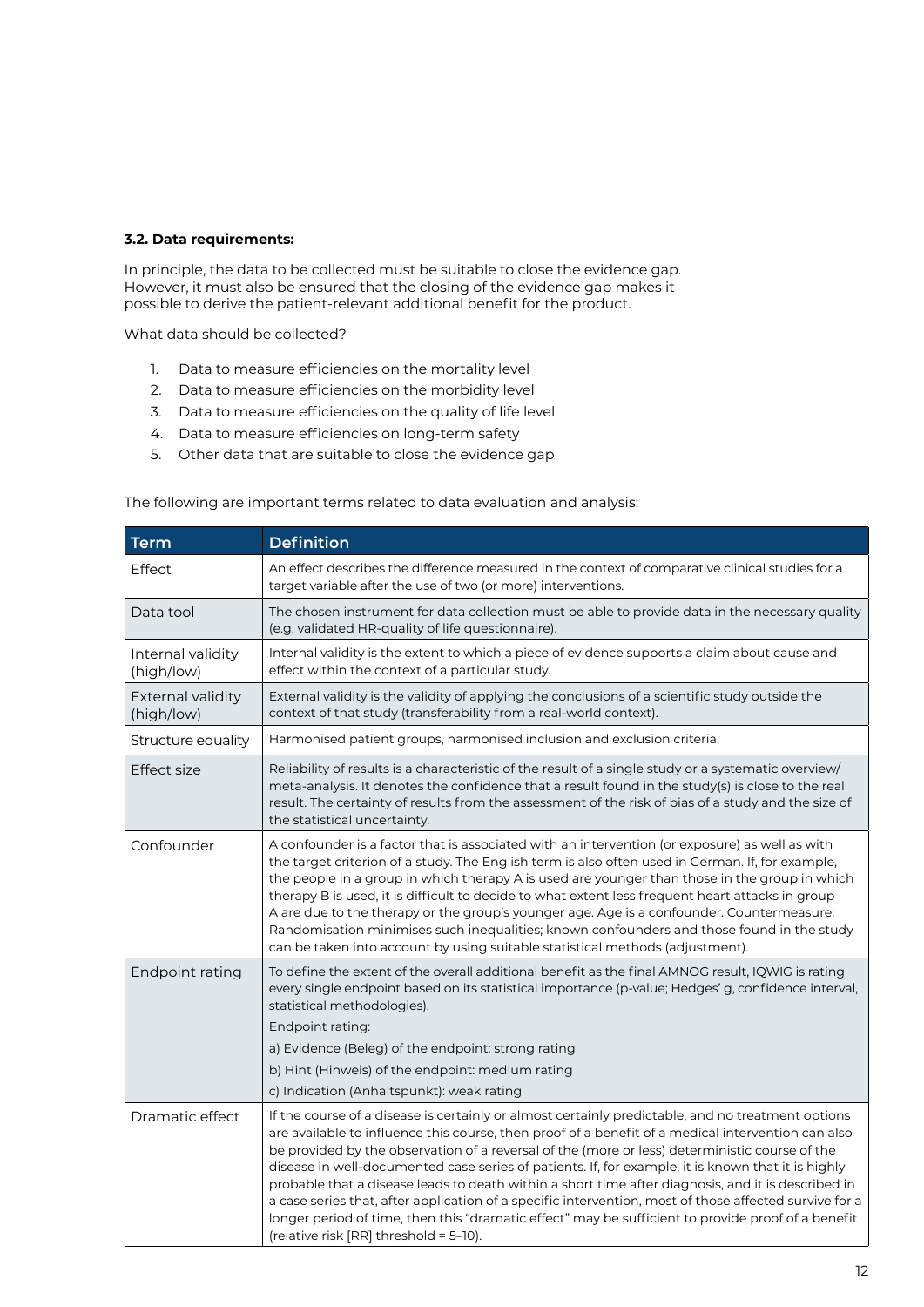# **3.3. Registry requirements:**

The quality of the data correlates significantly with the quality of the registry. Based on the Rapid Report from IQWIG, registries for the extended application-accompanying data collection must be indication-specific. If registries exist, the pharmaceutical company can use these registries and must not create a new one.

Selected registry quality overview: (Please be aware that in this checklist, we present selected overall criteria. Special criteria based on the individual indication must be additionally considered.)

- 1. Detailed register description (protocol) standardisation
- 2. Exact definition/operationalisation of exposures, clinical events, endpoints and confounders
- 3. Current data plan/coding manual
- 4. Use of standard classifications (e.g. ICD-10) and terminology (e.g. MedDRA)
- 5. Use of validated standard survey instruments (questionnaires, scales, tests)
- 6. Training on data collection
- 7. Implementation of an agreed disease-specific core data set ("core data set")
- 8. Use of exact dates for the patient (e.g. birth, death, pregnancy)
- 9. Use of exact dates for the disease (e.g. definitive diagnosis, clinically relevant events)
- 10. Use of exact dates for important examinations
- 11. Use of exact dates for treatments/interventions (e.g. for drugs, start/stop date, dose, dose changes)
- 12. Achievement of the recruitment target/sampling
- 13. Clearly defined inclusion and exclusion criteria for registry patients
- 14. Completeness of registry patients (full survey or representative sample)
- 15. Strategies to avoid unwanted selections in patient inclusion to achieve representativeness and validity of the data collection
- 16. Completeness of the data at each time of the survey (loss-to-follow-up, drop-outs)
- 17. Completeness of the survey times
- 18. Accuracy of the data
- 19. Data consistency over time
- 20. Source data verification (e.g. for 10% of randomly selected patients per survey centre)
- 21. Registry monitoring through internal and external audits
- 22. QM system (if necessary, with regular collection of quality indicators)
- 23. Standard Operating Procedures (SOPs) for data collection
- 24. Transparency of a registry (including financing, decision-making channels, conflicts of interest)
- 25. Scientific independence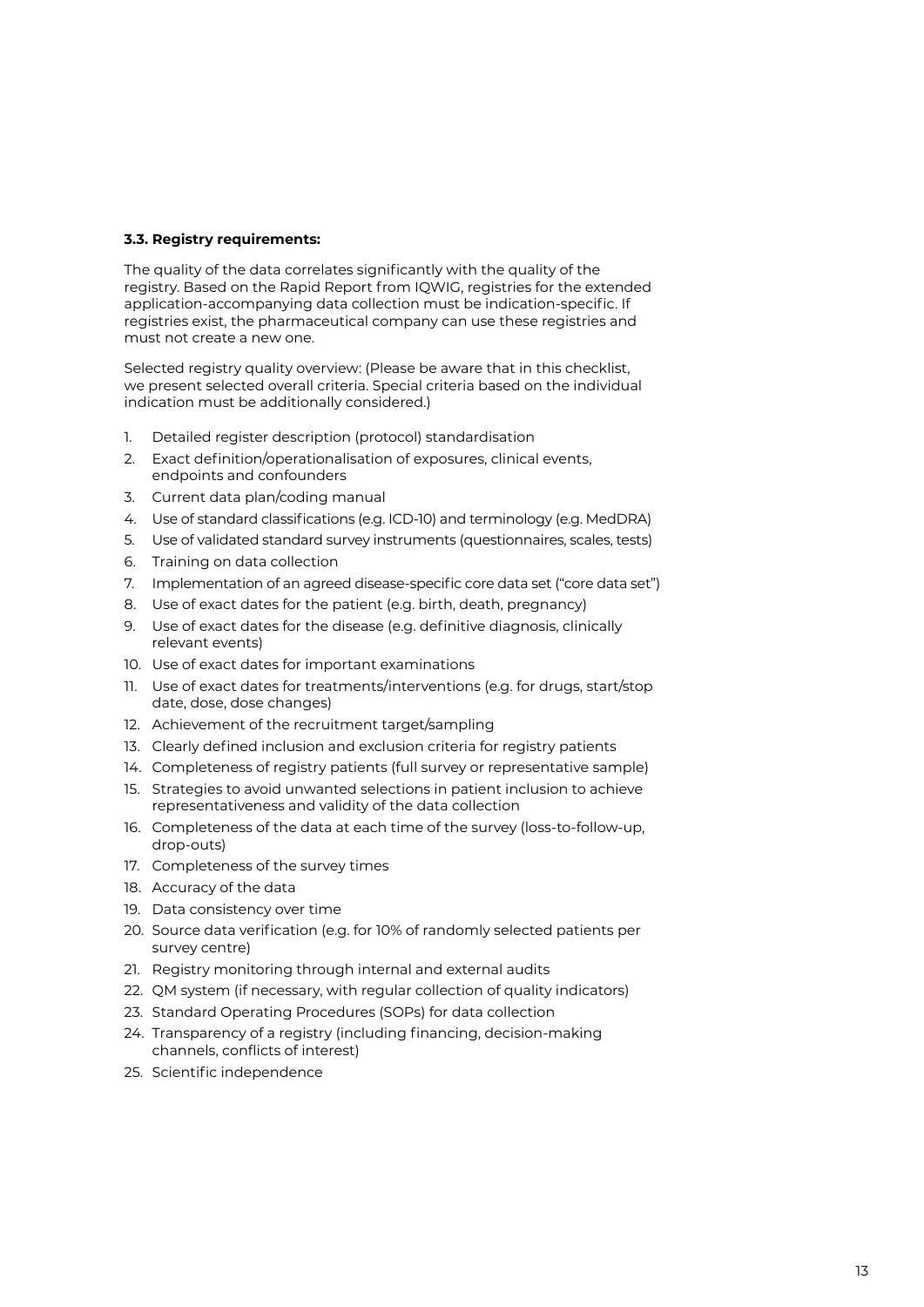# **4.0 Consideration of the extended application-accompanying data collection in terms of strategic AMNOG planning**

The extended application-accompanying data collection as a new tool has a big impact on the results for the AMNOG process for new pharmaceutical products. It is important that pharmaceutical companies include this tool in their market access plans.

Extended application-accompanying data collection; the most important implications for companies:

- Market entry time of the new product
- Prescription behaviour of physicians
- Using of pre-AMNOG tools (e.g. selective contracting)
- Reimbursement price negotiation and reimbursement price expectations
- Financial and personal resources
- Expected uptake of the product
- Cost-saving/depression activities by regional sickness funds
- Longer overall AMNOG assessment time

As per law, the G-BA can decide to start with the extended applicationaccompanying data collection:

a) From the first day the product is available on the German market (market authorisation)

b) After the "oral hearing" as part of the final benefit assessment decision



Figure 4 Overview of the normal AMNOG process without the extended applicationaccompanying data collection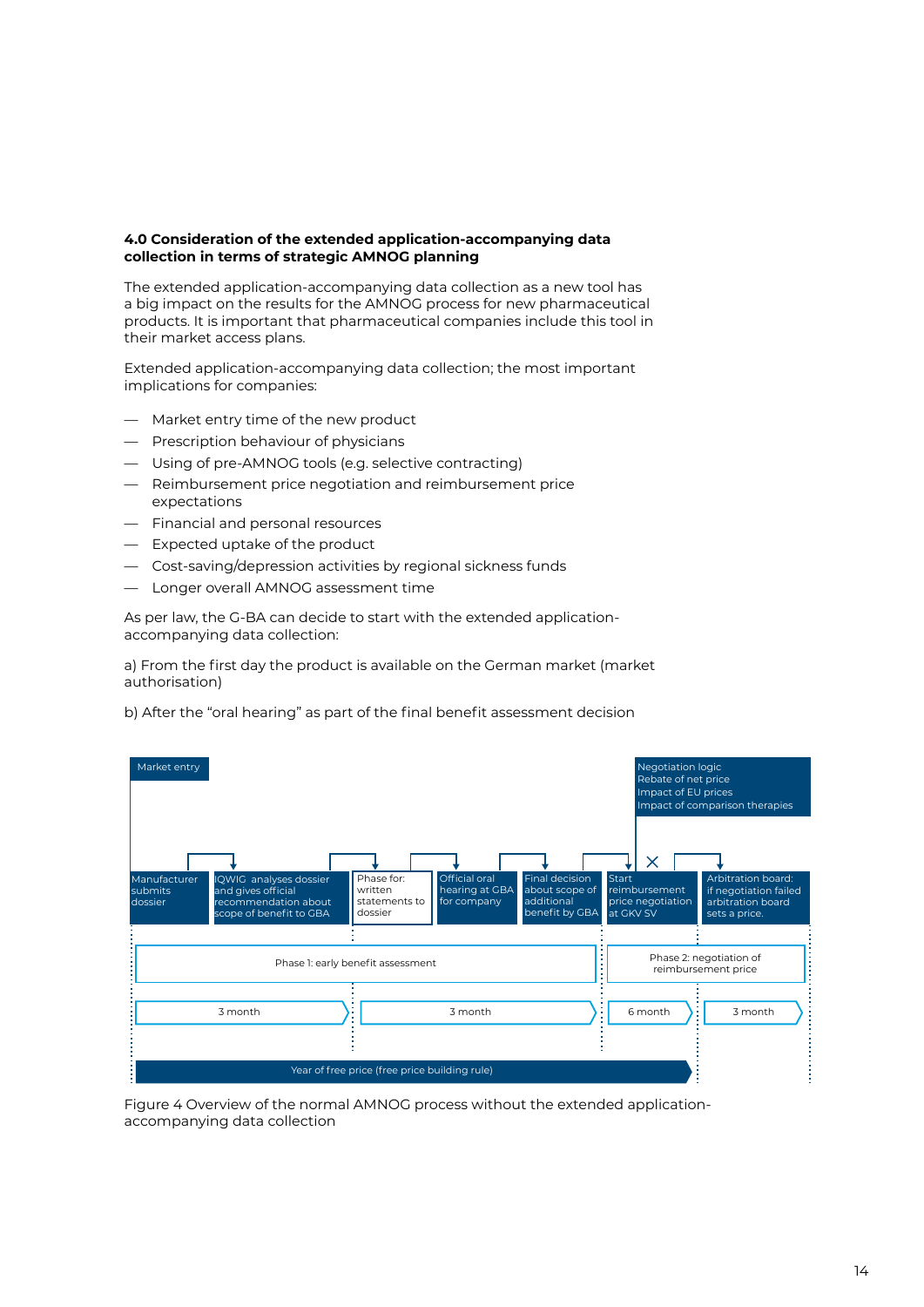

# **4.1. Case study 1 (EAD requirement from day 1: Market authorisation)**

Figure 5 The AMNOG process with the extended application-accompanying data collection from day 1 (marketing authorisation)

In this scenario, the pharmaceutical company has received the request to start with the extended application-accompanying data collection from day 1 (market authorisation). This has several market-access-related implications for the company.

| <b>Risk</b>                        | <b>Market access</b><br>consequence                                                                                                         | <b>Tactics</b>                                                                                                                                                                                                      |
|------------------------------------|---------------------------------------------------------------------------------------------------------------------------------------------|---------------------------------------------------------------------------------------------------------------------------------------------------------------------------------------------------------------------|
| Free price<br>building in year 1   | Price cut of list price at an<br>early point in time                                                                                        | Definition of a value-based access price<br>Definition in alignment with the payer                                                                                                                                  |
| Dossier                            | Uncertainties for dossier<br>writing                                                                                                        | Strengthening of available evidence through<br>additional analysis (statistical, patient conjoint)                                                                                                                  |
| Pre-AMNOG<br>contracts             | Difficult to negotiate pre-<br>AMNOG contracts to secure<br>uptake and prescriptions                                                        | Start with contract negotiation before day 1.                                                                                                                                                                       |
| Overall AMNOG<br>rating            | More than a "non-<br>quantifiable additional<br>benefit" is not possible.                                                                   | Active communication of the G-BA<br>resolution to stakeholder. "Non-quantifiable"<br>is, in general, not negative and not positive. It<br>is a neutral decision and says nothing about<br>the value of the product. |
| Reimbursement<br>price negotiation | Reimbursement price<br>negotiation with GKV SV will<br>be difficult. Premium price<br>not possible. Limited mix<br>price in the worst case. | Innovative negotiation strategy:<br>Volume agreements<br>No VA strategy<br>§ 130 c SGB V strategy                                                                                                                   |
| <b>AMNOG strategy</b>              | Overall AMNOG process<br>strategy will be difficult,<br>especially the derivation<br>of value argumentation,<br>unmet and medical need.     | The company should start with AMNOG<br>process strategy development a minimum of<br>12 months before day 1.                                                                                                         |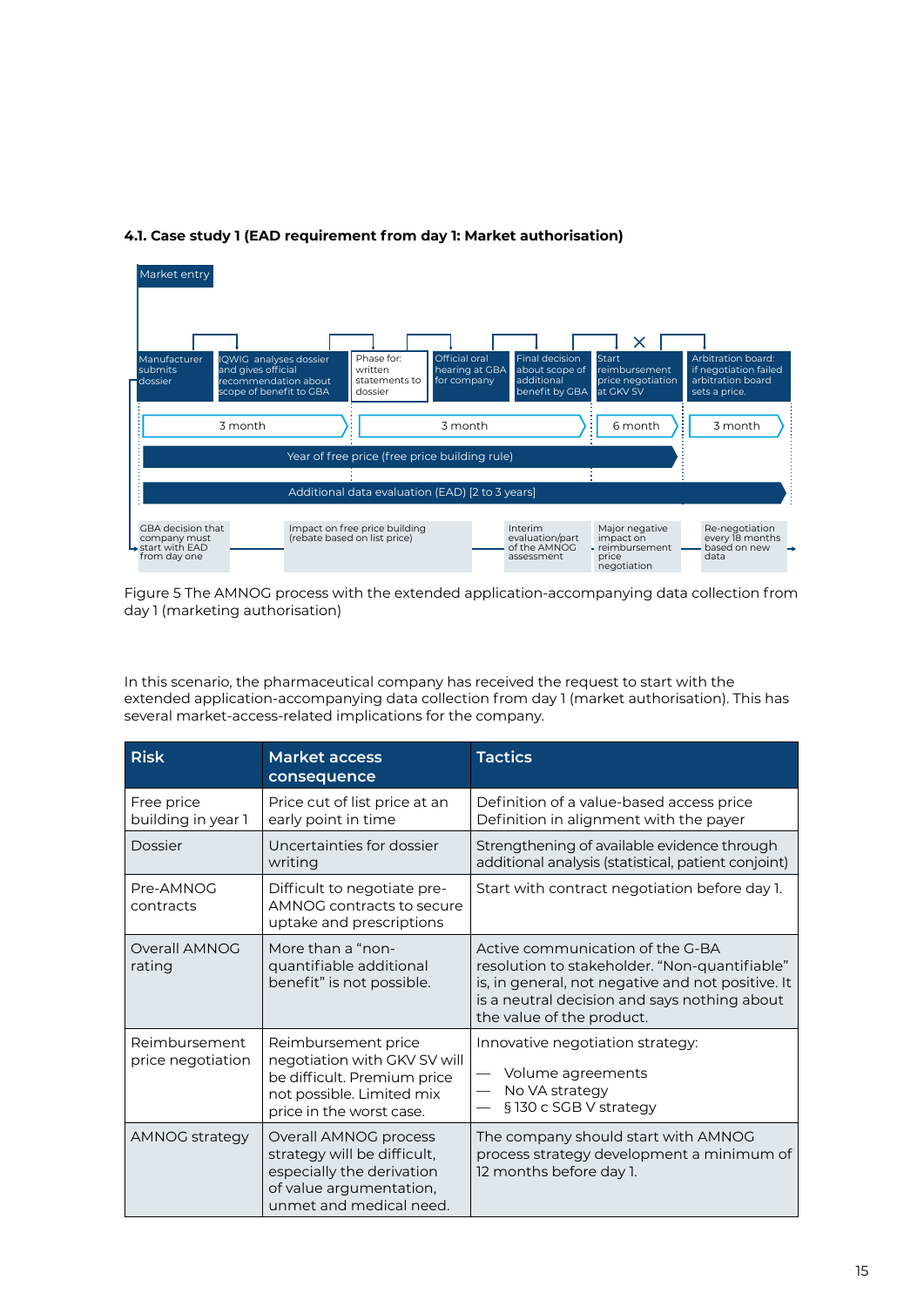# **4.2. Case study 2 (EAD requirement from month 6 after oral hearing)**

| Market entry                       |                                                                                                 |                                                   |                                                       |                                                                        |                                                                        |                                                                                   |
|------------------------------------|-------------------------------------------------------------------------------------------------|---------------------------------------------------|-------------------------------------------------------|------------------------------------------------------------------------|------------------------------------------------------------------------|-----------------------------------------------------------------------------------|
|                                    |                                                                                                 |                                                   |                                                       |                                                                        |                                                                        |                                                                                   |
|                                    |                                                                                                 |                                                   |                                                       |                                                                        | X                                                                      |                                                                                   |
| Manufacturer<br>submits<br>dossier | IQWIG analyses dossier<br>and gives official<br>recommendation about<br>scope of benefit to GBA | Phase for:<br>written<br>statements to<br>dossier | <b>Official oral</b><br>hearing at GBA<br>for company | Final decision<br>about scope of<br>additional<br>benefit by GBA       | <b>Start</b><br>reimbursement<br>price negotiation<br>at GKV SV        | Arbitration board:<br>if negotiation failed<br>arbitration board<br>sets a price. |
|                                    | 3 month                                                                                         |                                                   | 3 month                                               |                                                                        | 6 month                                                                | 3 month                                                                           |
|                                    |                                                                                                 | Year of free price (free price building rule)     |                                                       |                                                                        |                                                                        |                                                                                   |
|                                    |                                                                                                 |                                                   |                                                       |                                                                        | Additional data evaluation (EAD)<br>[2 to 3 years]                     |                                                                                   |
|                                    |                                                                                                 |                                                   |                                                       | GBA decision<br>that company<br>must start<br>with EAD from<br>day one | Major negative<br>impact on<br>reimbursement -<br>price<br>negotiation | Re-negotiation<br>every 18 months<br>based on new<br>data                         |

Figure 6 The AMNOG process with the extended application-accompanying data collection from month 6

In this scenario, following the oral hearing, the G-BA has decided that by month 6, the company has to enter the extended application-accompanying data collection. The advantage of this scenario is that the company can participate in the full 12 months of the free pricing rule.

| <b>Risk</b>                        | <b>Market access</b><br>consequence                                                                                                        | <b>Tactics</b>                                                                                                                                                                                                      |
|------------------------------------|--------------------------------------------------------------------------------------------------------------------------------------------|---------------------------------------------------------------------------------------------------------------------------------------------------------------------------------------------------------------------|
| Free price<br>building in year 1   | No risk.                                                                                                                                   |                                                                                                                                                                                                                     |
| Dossier                            | Opportunity to close the<br>evidence gap.                                                                                                  | Strengthening of available evidence through<br>additional analysis (statistical, patient<br>conjoint).                                                                                                              |
| Pre-AMNOG<br>contracts             | Negotiation possible.                                                                                                                      | Especially high-cost drugs should use this<br>opportunity. Contract duration no longer as<br>at the first GKV SV negotiation meeting.                                                                               |
| Overall AMNOG<br>rating            | More than a "non-<br>quantifiable additional<br>benefit" is not possible.                                                                  | Active communication of the G-BA<br>resolution to stakeholder. "Non-quantifiable"<br>is, in general, not negative and not positive. It<br>is a neutral decision and says nothing about<br>the value of the product. |
| Reimbursement<br>price negotiation | Reimbursement price<br>negotiation with GKV SV<br>will be difficult. Premium<br>price not possible. Limited<br>mixprice in the worst case. | Innovative negotiation strategy:<br>Volume agreements<br>No VA strategy<br>§130 c SGB V strategy                                                                                                                    |
| AMNOG strategy                     | The derivation of value<br>argumentation, unmet<br>and medical need will be<br>complex.<br>Management of the<br>evidence gap is necessary. | The company should start with AMNOG<br>process strategy development a minimum of<br>12 months before day 1.                                                                                                         |

Usually, companies know their clinical data at a very early stage. If an evidence gap is detected, the creation of a registry/or the entry into a suitable existing registry should start early, before the AMNOG process. This can significantly minimise the risk of a low reimbursement price. Furthermore, the G-BA can consider first results in its final decision on the benefit assessment.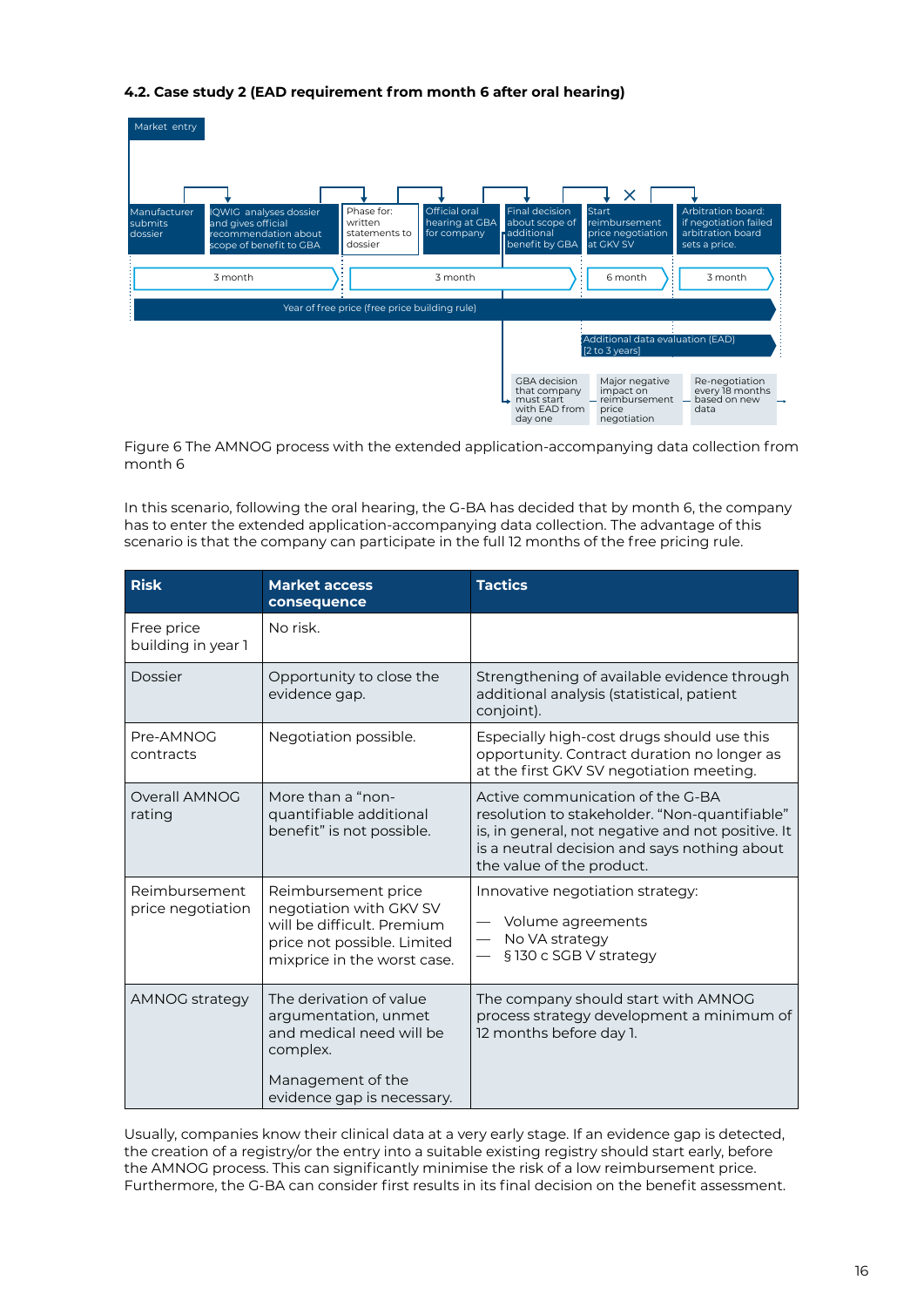# **5.0 Chances and risks of the extended application-accompanying data collection**

In this chapter, we will analyse the potential chances and risks of the extended application-accompanying data collection for a pharmaceutical company.

| <b>Strengths:</b>                                                                                                                                                                        | <b>Weaknesses:</b>                                                                                                                                                                                           |  |
|------------------------------------------------------------------------------------------------------------------------------------------------------------------------------------------|--------------------------------------------------------------------------------------------------------------------------------------------------------------------------------------------------------------|--|
| Generation of new clinical evidence<br>Generation of real world evidence<br>Generation of patient-related data<br>(patient con joint analysis)<br>Image gain at patients, physicians and | No planning security for companies with<br><b>EAD</b> products<br>Complex requirements on registry, data<br>and study building<br>More financial and personal resources<br>for AMNOG process with EAD needed |  |
| health insurance companies                                                                                                                                                               | Legal complexity, regarding competitor                                                                                                                                                                       |  |
| Faster market penetration                                                                                                                                                                | involvement in studies or registries                                                                                                                                                                         |  |
| Prescription secureness for physicians                                                                                                                                                   | Massive price reductions in GKV SV<br>reimbursement price negotiation.<br>More documentation effort through the<br>whole process                                                                             |  |
| <b>Opportunities:</b>                                                                                                                                                                    | <b>Threats:</b>                                                                                                                                                                                              |  |
| Faster entry in clinical guidelines                                                                                                                                                      | Possible price cut based on list price from<br>day 1 after market authorization                                                                                                                              |  |
| Based on new data; chance for re-negotiation<br>of a higher reimbursement price                                                                                                          | Weak data or unfulfilled study goals are a major<br>risk for the product and sales (e.g. therapy<br>exclusion or partial prescription exclusion)                                                             |  |
| Based on the data, derivation of potential<br>new contract forms with health insurance<br>companies (P4P, outcome-based<br>reimbursement, added value contracts etc.)                    |                                                                                                                                                                                                              |  |

Figure 7 SWOT analysis for the AMNOG process with the extended application-accompanying data collection (EAD)

## **What helps to manage the risks and chances of the AMNOG process with a potential EAD?**

- A clear business case, with different pricing assumptions
- A deep data analysis about the potential risk of an evidence gap
- A value analysis based on patient, physician, payer and authority perspectives for the product, including the value innovation surcharge algorithm
- A value-based pricing concept
- Strategic scenarios (e.g. change of launch frequency)
- Use of possible alternative temporary market entry models
- A very experienced team (AMNOG experience, value management experience, registry experience, pricing experience, deep understanding of the German health system to manage post-AMNOG: possible regional prescription barriers)

If a company does not meet the EAD requirements, there is a risk of exclusion from the supply. That means the drug is no longer reimbursed and may no longer be prescribed.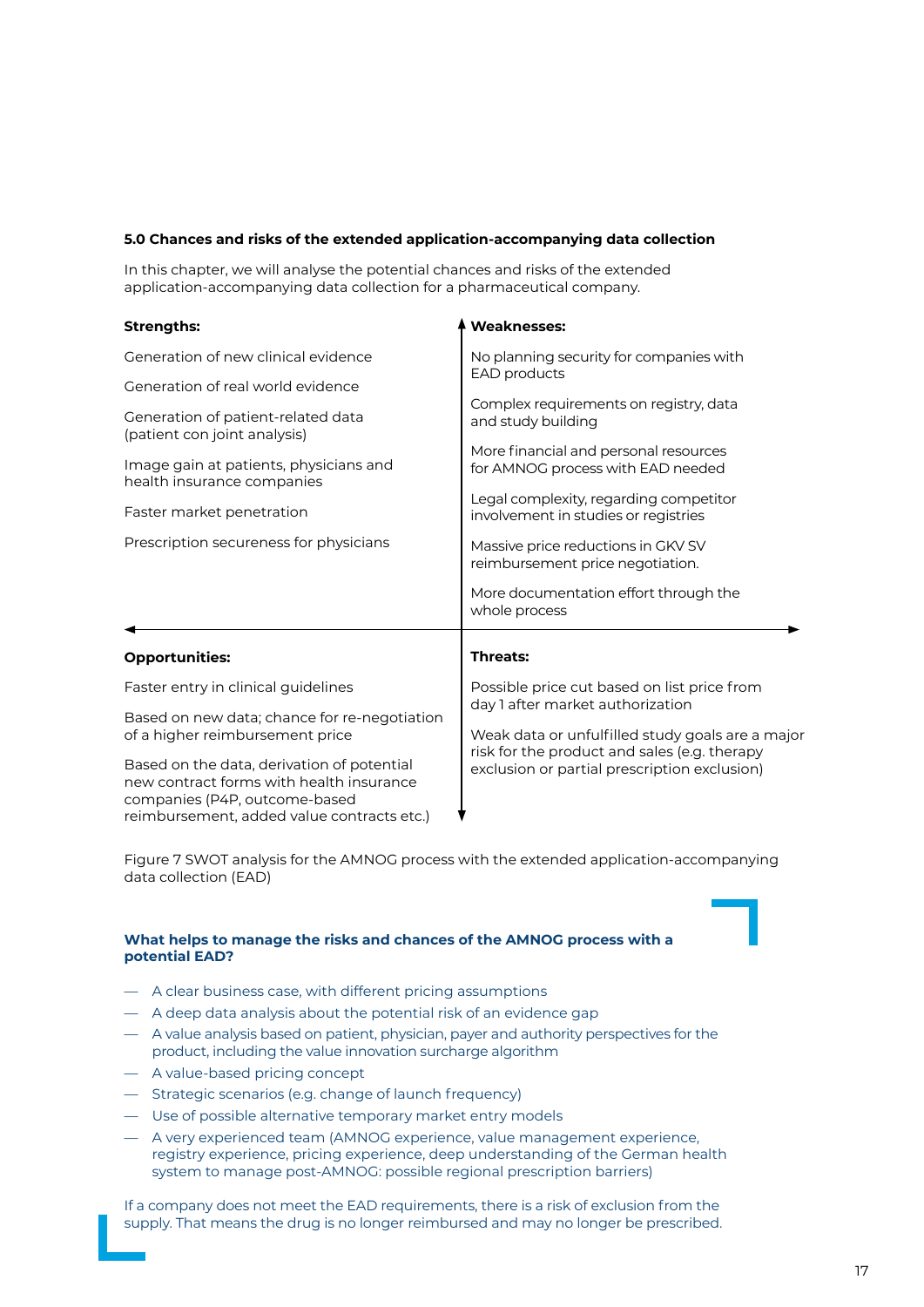## **6.0 Chances and risks of the EAD for reimbursement price negotiations**

Besides the major impact of the EAD on the AMNOG benefit assessment, the second major impact of the EAD is on the reimbursement price. The overall political intention of the extended application-accompanying data collection (EAD) tool was to reduce the medication prices, especially those of high-cost drugs (e.g. orphan drugs and ATMP).

Currently, the development of a reimbursement price is mainly based on the following three pillars:

- 1. The extent of the additional benefit defined by the G-BA (minor, major, none, non-quantifiable, etc.)
- 2. European reference prices
- 3. Prices of comparative therapy (not in the case of orphan drugs)

For EAD products, new reimbursement price concepts are currently under discussion.



## **6.1. Annuity reimbursement model ("Annuitätenmodell")**

#### Figure 8 Annuity reimbursement model (source I.f.G.V.)

The annuity reimbursement model is currently under discussion as a new reimbursement (outcome-based) model for high-cost treatments, especially ATMPs and orphan drugs with EAD resolution through the G-BA. After EAD resolution, the company has 18 months to initiate a registry, and the G-BA must be notified about the successful initiation. Based on a clinical publication plan, the company must submit clinical interim analyses every 18/x months. Based on the outcome, the reimbursement price will be adjusted.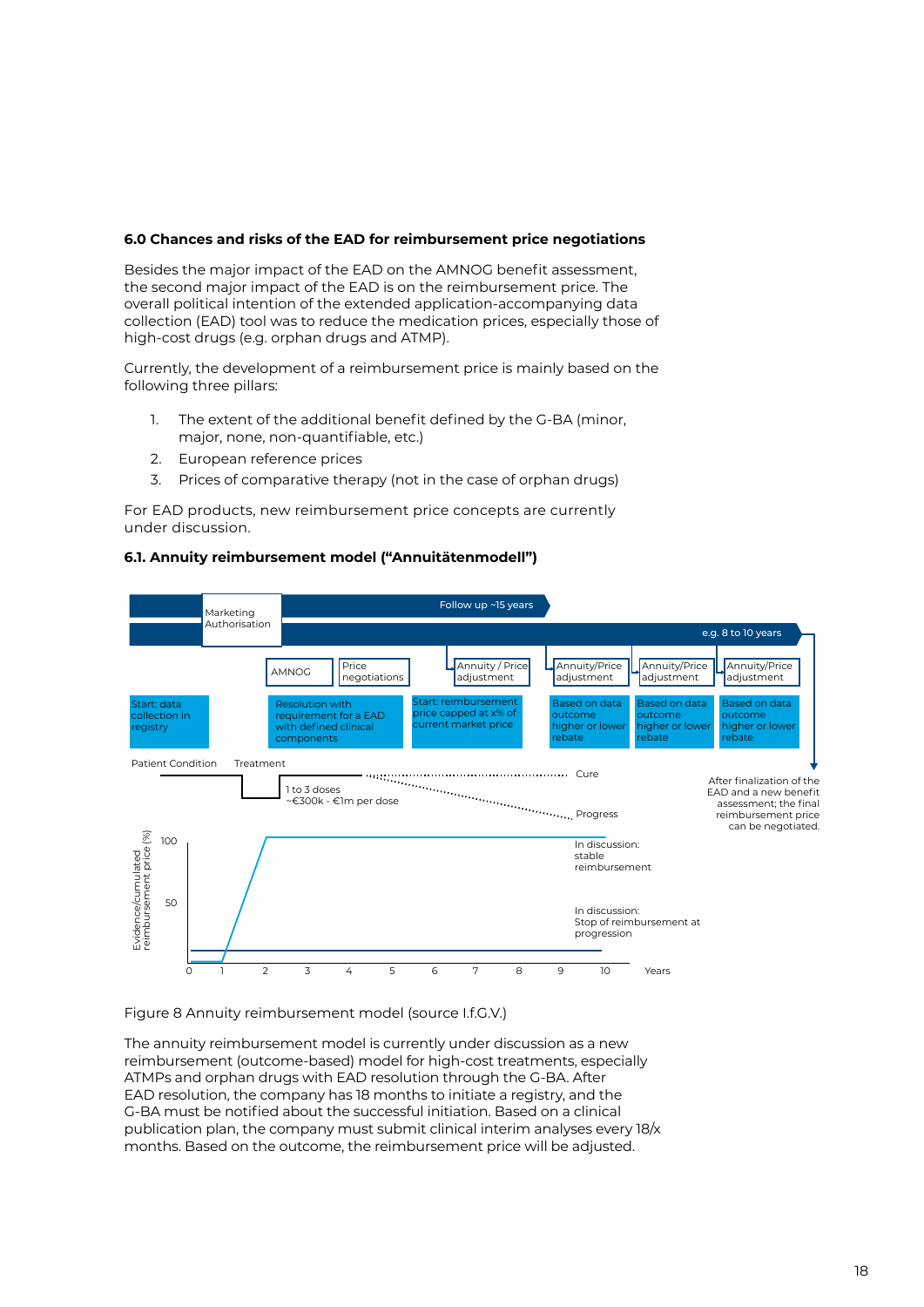## **6.2. Dynamic evidence price model:**

|                                                     |                         | Reimbursement price<br>decision:<br>- Price cap -> EU price |                                                       |
|-----------------------------------------------------|-------------------------|-------------------------------------------------------------|-------------------------------------------------------|
| Decision of GBA about procedure<br>a) AMNOG process | Marketing authorisation | - Surcharge for R&D in<br>Germany                           | Reimbursement price based on:<br>— Ongoing evaluation |
| b) Dynamic evidence price                           |                         |                                                             | Based on outcome, adjustment of                       |
|                                                     |                         | Data collection and<br>generating of evidence:              | the reimbursement price                               |
|                                                     |                         | - Treatment success.<br>endpoints, follow up<br>treatments  |                                                       |
| 6 months before                                     | . .                     | 0 to 24 months (EAD)<br><b>ALC</b>                          | 25 to 36 months (EAD)                                 |

Figure 9 Dynamic evidence price model (Source I.f.G.V.)

The dynamic evidence price model is a proposal from some health insurance companies in Germany. It is currently under discussion but has not been officially implemented. In this model, the outcome-based rebate component is much stronger than in the annuity model (see 6.1.). The price cap, based on the EU price, was especially a major disadvantage for many companies.

The legal background for development of the reimbursement price and a reimbursement price negotiation is very strong. Massive changes in the GKV SV reimbursement negotiation logic cannot be implemented easily and quickly by law.

Currently in force:

- The standard procedures for reimbursement price development are active
- Mixed pricing logic is most commonly used
- Use of innovative pricing design (e.g. no VAM strategy; volume agreements, etc.)

## **7.0 Post-AMNOG: market penetration with EAD — barrier or chance?**

It is risky to think that, after the AMNOG process and GKV SV reimbursement negotiation, the job is done and the product can be safely prescribed and reimbursed. Germany has 105 sickness funds and is segmented in 17 KV (physician associations).

#### **Problem 1:**

Regardless of the AMNOG process and reimbursement price negotiation, each health insurance company has its own strategies and tools. They can recommend the prescriptions or use various tools to put the doctors under pressure so that AMNOG products may only be prescribed to a limited extent or only under specific conditions. If physicians do not follow these requirements and restrictions, health insurance companies threaten with regression.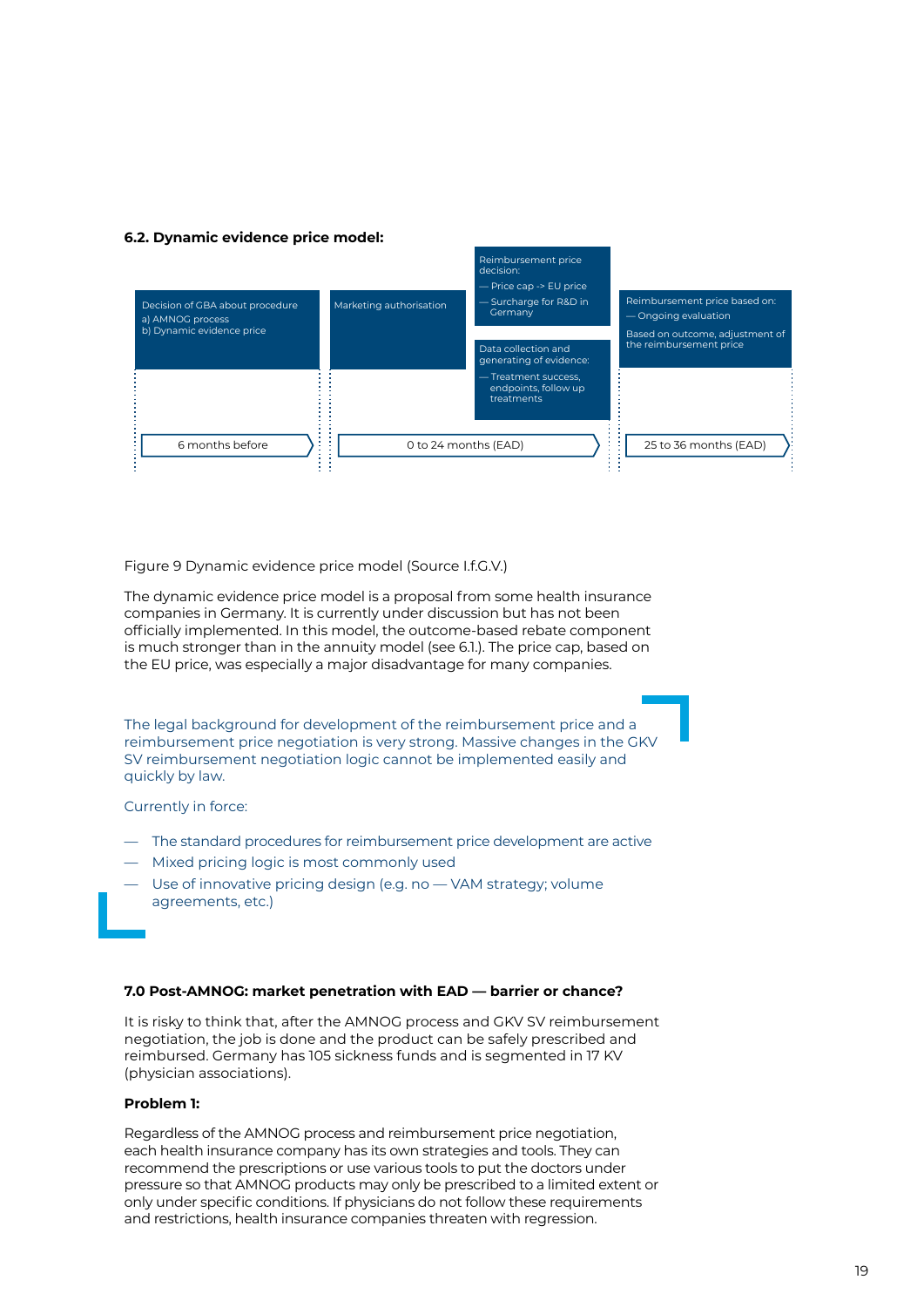## **Problem 2:**

Since March 2020, a new information tool has been implemented by the G-BA: the "medication information system" (Arzneimittelinformationsystem [AIS]). The aim of this tool is to inform physicians on the outcome of the benefit assessment. The information will be transferred directly into the physicians' prescription software.

Health insurance companies, especially, can use this tool to guide physicians in their prescription behaviour. For pharmaceutical companies, it is a major risk that negotiated prices are available for physicians (in the worst case for each sub-population).



Figure 10 Transfer from G-BA AMNOG assessment results into prescription software

## **Problem 3:**

In addition to problems 1 and 2, the EAD is now added. It is to be expected that regional health insurance companies and KVs (regional head physician association) influence physicians to stop or reduce prescription of EAD products. The argument could be that the product has first passed the EAD to prove its efficiency versus a comparative therapy. On a legal basis, health insurance companies could argue that until the end of the EAD and the final decision through G-BA, the product is not economic based on § 12 SGB V(Wirtschaftlichkeitsgebot).

The first tools to guide prescription behaviour are in discussion:

- "Single cost agreement" (Einzelfallkostenübernahme Antrag) via health insurance companies
- "Second opinion procedure" (Zweitmeinungsverfahren)
- Strong quality criteria as directive (Qualitätssicherung–Richtlinie)

In summary, we can see that the EAD is an additional barrier to the prescription of the product in daily practice, especially if it is a high-cost product.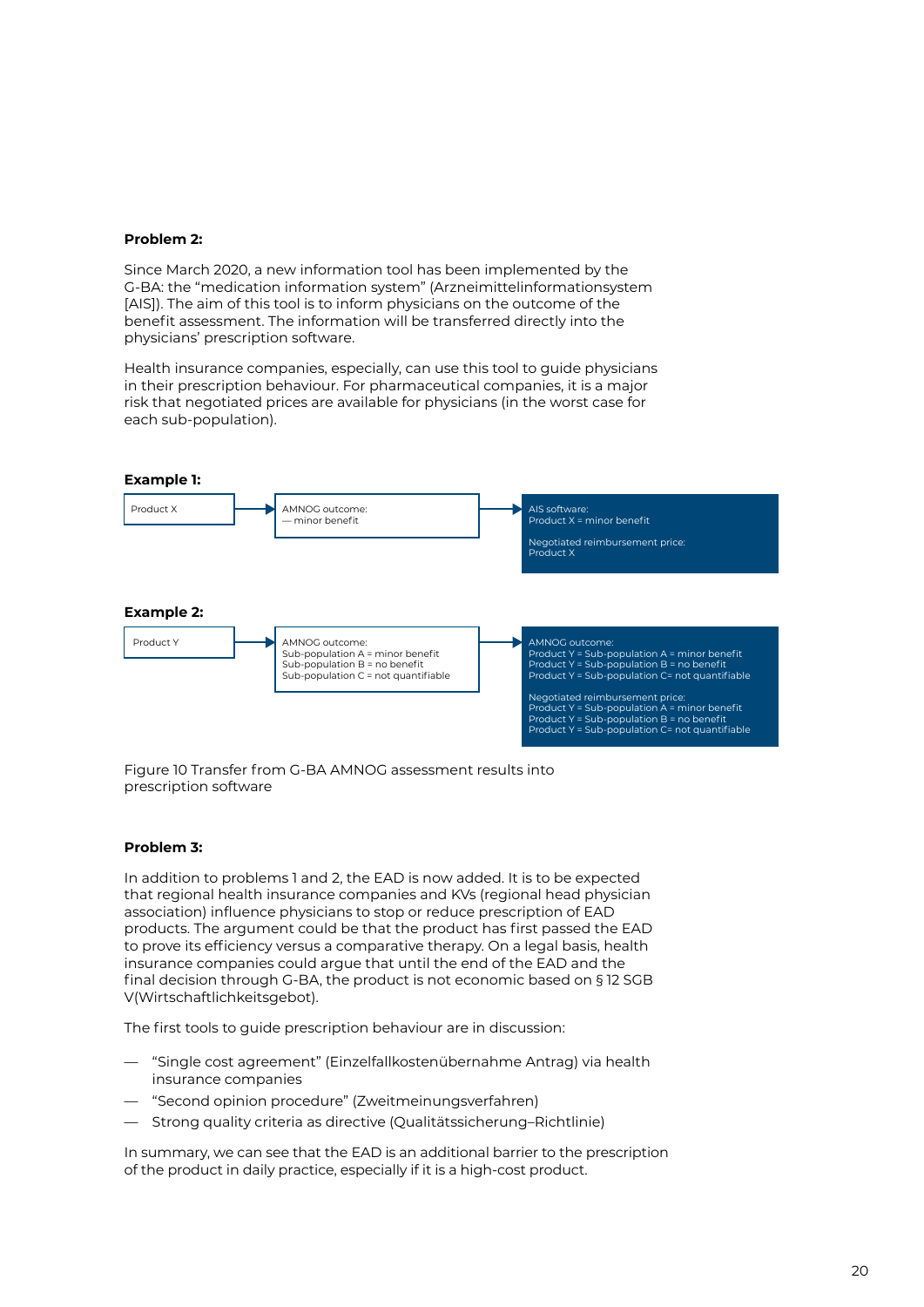# **8.0 The right team, the right strategy**

The AMNOG process in Germany is one of the most complex benefit assessment procedures in Europe.

In the AMNOG process, complex legal, medical and health economics requirements must be taken into account. The process is strictly formalistic. The few interaction options with the G-BA are extremely demanding and have to be prepared extremely well. In addition, the GKV reimbursement price negotiation comes from a team which requires a high level of medical, legal and negotiation skills.

A successful AMNOG outcome and a successful reimbursement price negotiation are critical for the business of most companies:

- 1. Germany has the biggest market in Europe.
- 2. Germany is the No. 1 launch market in most cases.
- 3. Seventeen countries directly reference the German reimbursement price (EU price impact).

Furthermore, we now have an additional highly complex tool to manage – the EAD.

This new process can therefore only be managed by a team of very experienced experts and by consultants for registries as important members of the project team for the extended application-accompanying data collection.

| Market Access Manager<br>with AMNOG and GKV<br>negotiation experience         | Lead for the AMNOG project; value<br>story, AMNOG strategy, dossier<br>strategy, pricing and negotiation<br>strategy |
|-------------------------------------------------------------------------------|----------------------------------------------------------------------------------------------------------------------|
| In case of EAD, special<br>consultants with deep<br>experience for registries | Must build the registry, develop the<br>EAD strategy, develop the registry<br>study, handle recruitment, etc.        |
| Medical expert                                                                | Offers support for all medical<br>questions and study questions                                                      |
| Internal/external<br>biostatistician (ideally<br>with AMNOG experience)       | He/she must defend the dossier and<br>clinical statistic questions in the "oral<br>hearing"                          |
| Dossier writer                                                                | Writes the dossier                                                                                                   |
| External consultant for<br>pricing                                            | Develops the negotiation strategy<br>with the market access manager                                                  |
| External lawyer with GKV<br>SV experience                                     | Part of the negation team at GKV SV                                                                                  |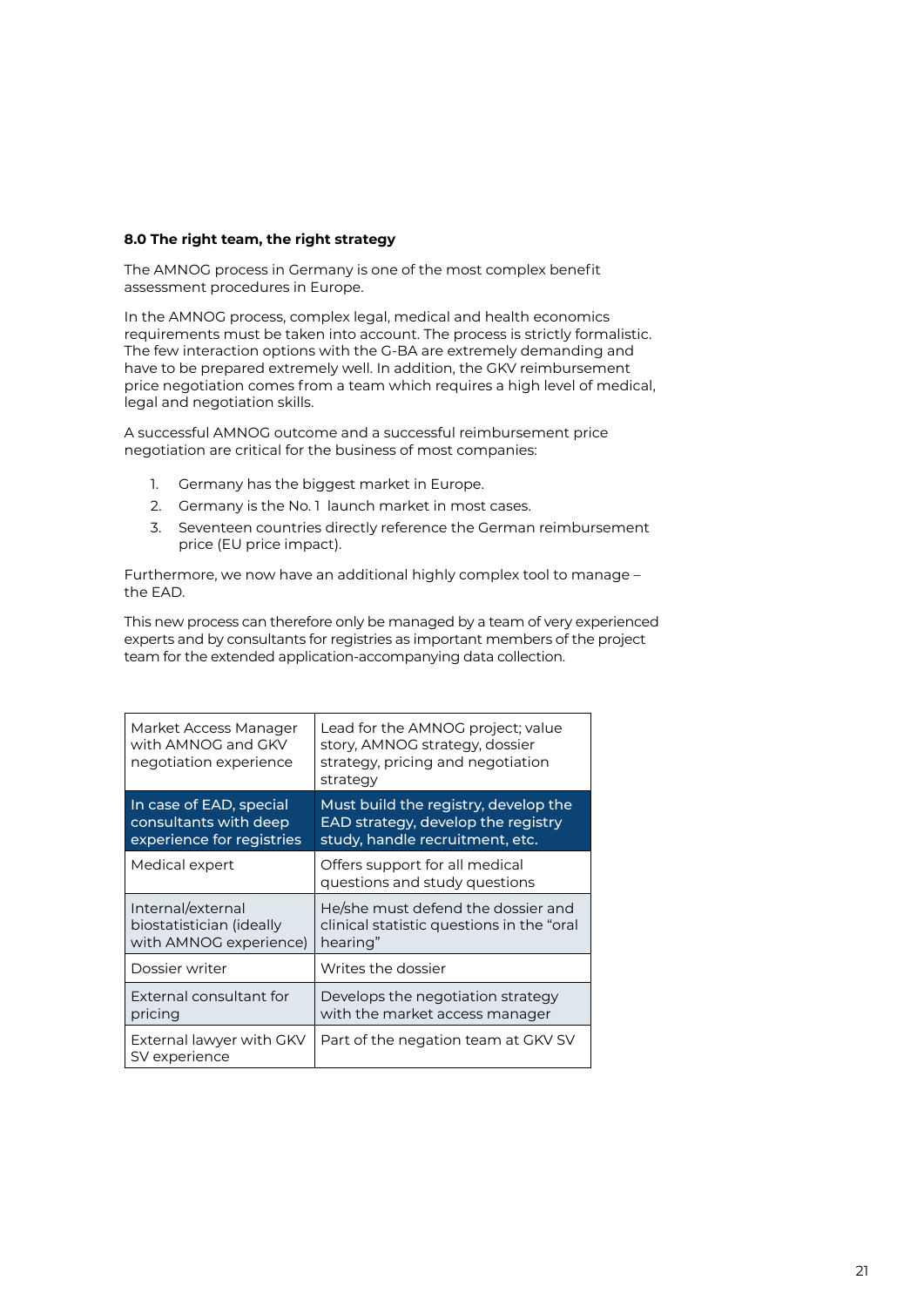The right AMNOG strategy:

It is recommended to structure the AMNOG process in different parts. In principle, it is also strongly recommended to start preparing the AMNOG strategy at least 12 months before marketing authorisation.

## Strategy building for an AMNOG process:



Figure 11 The most important work packages for an AMNOG



Figure 12 The most important impact factors for building a successful AMNOG strategy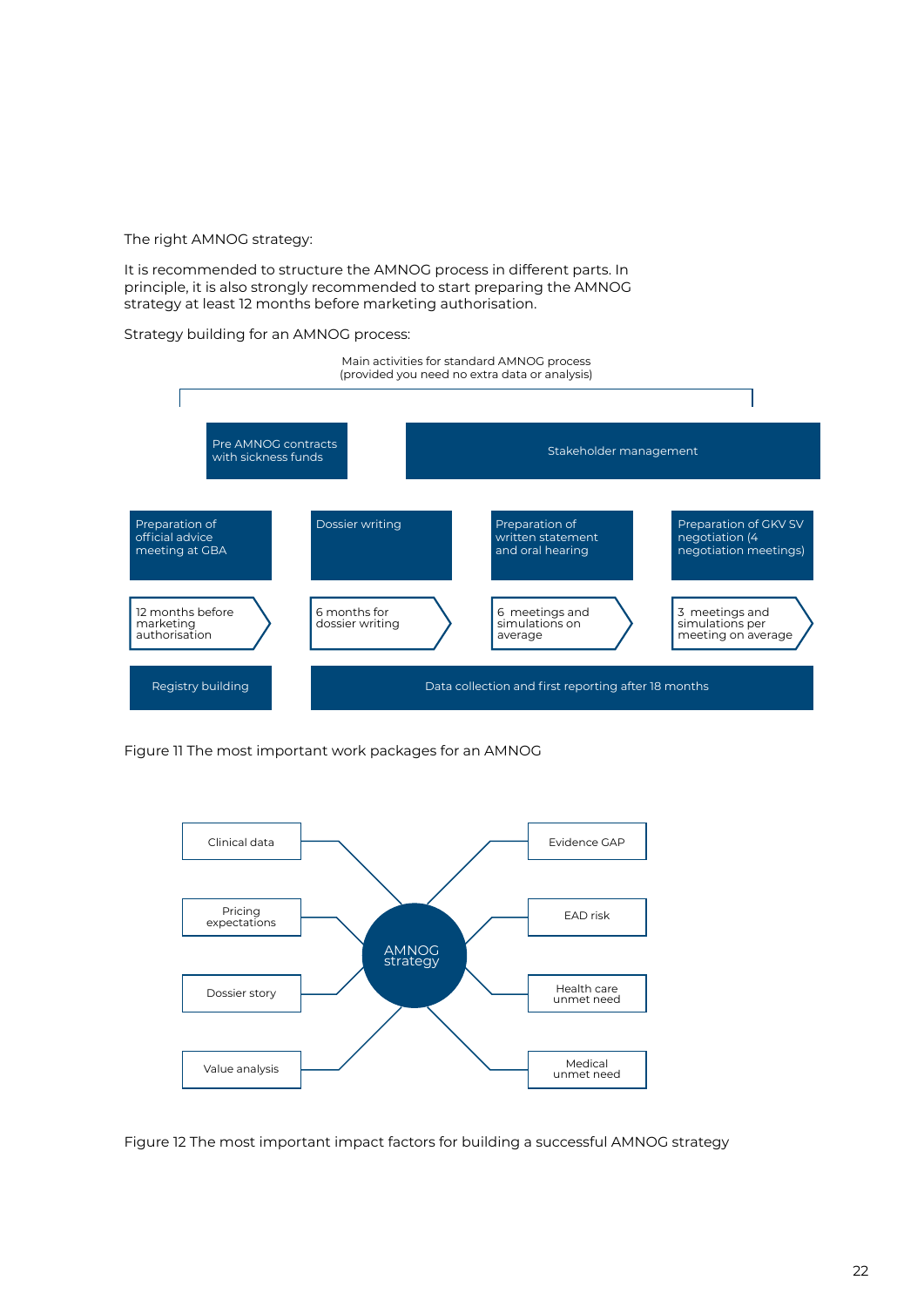# 9.0 Partner of choice: Why working with Cerner Enviza<sup>SM</sup>/ZEG-Berlin is **the key to success**

It is recommended to contact the G-BA early enough so that a first counselling interview can be conducted. This means that even in a very early phase, these discussions with the G-BA can already be crucial for a successful submission. At this early stage, it is therefore highly recommended to involve an expert for registry studies to be prepared for the upcoming discussions. It is critical not to miss relevant topics for the following discussions with the G-BA. Moreover, key points should be discussed very soon, such as the following:

- Is a comparative treatment available?
- Do you have enough information about the natural history of the disease? If you do not expect to have enough patients to include, please think about collecting data before the launch so that historical comparison data will be available. The additional benefit has to be quantifiable, and it is the responsibility of the product owner to find a way to do this.
- Is a registry already established? Please also keep in mind that registries do not usually include the additional information that the G-BA wants to see for the submission, e.g. quality of life/PROs, morbidity or adverse events. Furthermore, it is not sufficient to focus only on the assessment of safety either.
- Do you plan to create a product-related registry? If so, then please note that the required evidence cannot be provided with this kind of registry, as comparative data are needed.
- When you start to build or use an existing registry, please validate the quality, as high quality is needed. In addition, it is important to explain why and how you have built the registry and how you can best meet your objectives by using the chosen registry.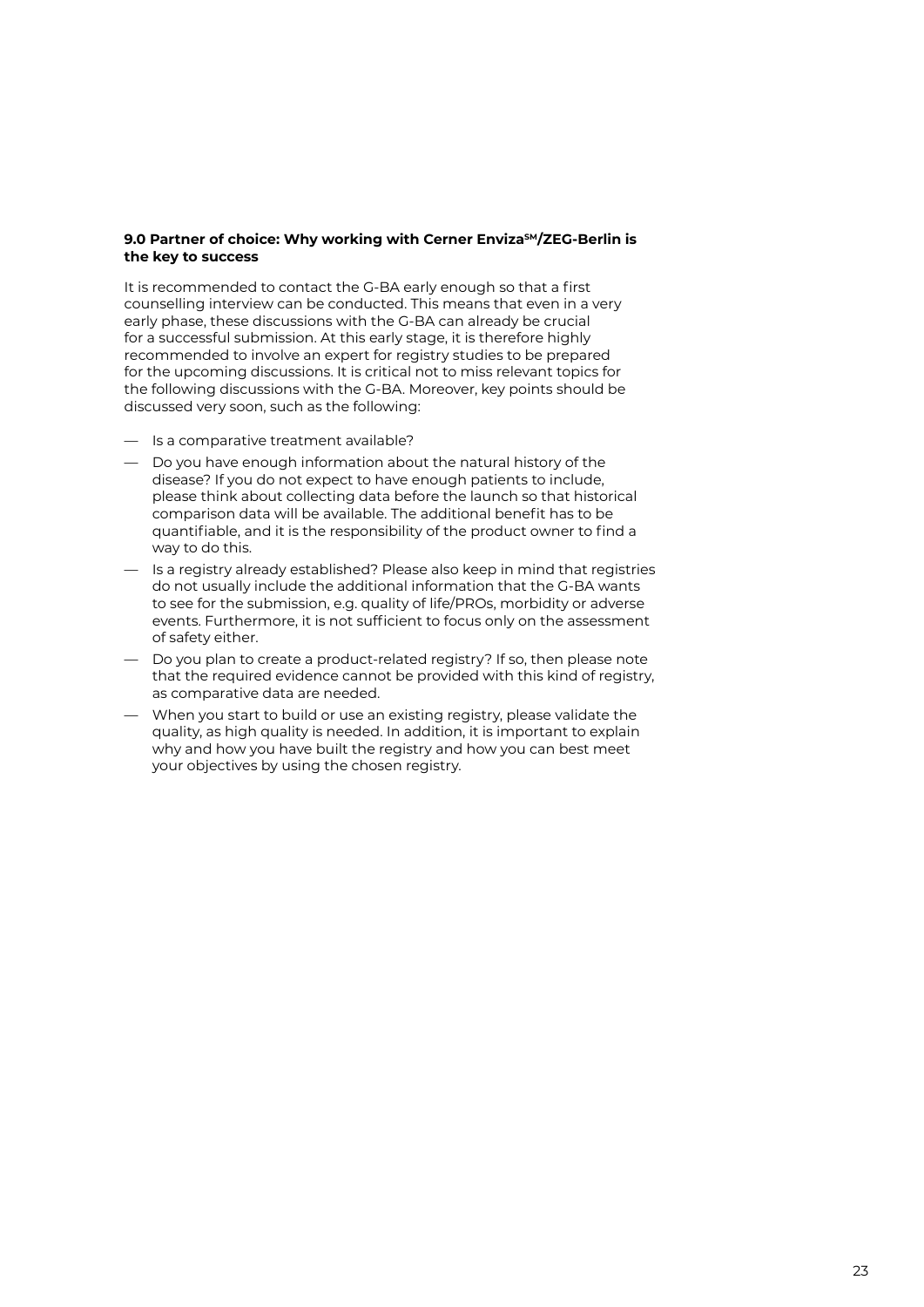This shows that there are a lot of things to consider, and therefore a gap analysis carried out together with Cerner Enviza's and ZEG-Berlin's registry experts is recommended to further define the strategy. Working together with our experienced registry experts can be the key for successful submissions. For that purpose, Cerner Enviza offers a full package of services along the complete pathway of the AMNOG process:

- Planning of studies (before the discussions with the G-BA start): design of approval studies, keeping relevant endpoints for the EAD in mind
- Conducting counselling interviews together with Cerner Enviza experts: strategic implications/identifying data gaps and conducting a risk analysis
- Evaluation of the recommended study design
- Execution of the EAD and consultancy
- Support in creating required documents
- Advanced data analyses and assessment of the value (medical and HEOR need) for the discussions with the GKV Spitzenverband (The National Association of Statutory Health Insurance Funds)



Figure 13 Illustration based on source [https://www.bundesgesundheitsministerium.de/](https://www.bundesgesundheitsministerium.de/fileadmin/Dateien/5_Publikationen/Gesundheit/Broschueren/Broschuere_Die_Spreu_vom_Weizen_trennen_-_Das_Arzneimittelmarktneuordnungsgesetz.pdf) [fileadmin/Dateien/5\\_Publikationen/Gesundheit/Broschueren/Broschuere\\_Die\\_Spreu\\_](https://www.bundesgesundheitsministerium.de/fileadmin/Dateien/5_Publikationen/Gesundheit/Broschueren/Broschuere_Die_Spreu_vom_Weizen_trennen_-_Das_Arzneimittelmarktneuordnungsgesetz.pdf) [vom\\_Weizen\\_trennen\\_-\\_Das\\_Arzneimittelmarktneuordnungsgesetz.pdf](https://www.bundesgesundheitsministerium.de/fileadmin/Dateien/5_Publikationen/Gesundheit/Broschueren/Broschuere_Die_Spreu_vom_Weizen_trennen_-_Das_Arzneimittelmarktneuordnungsgesetz.pdf)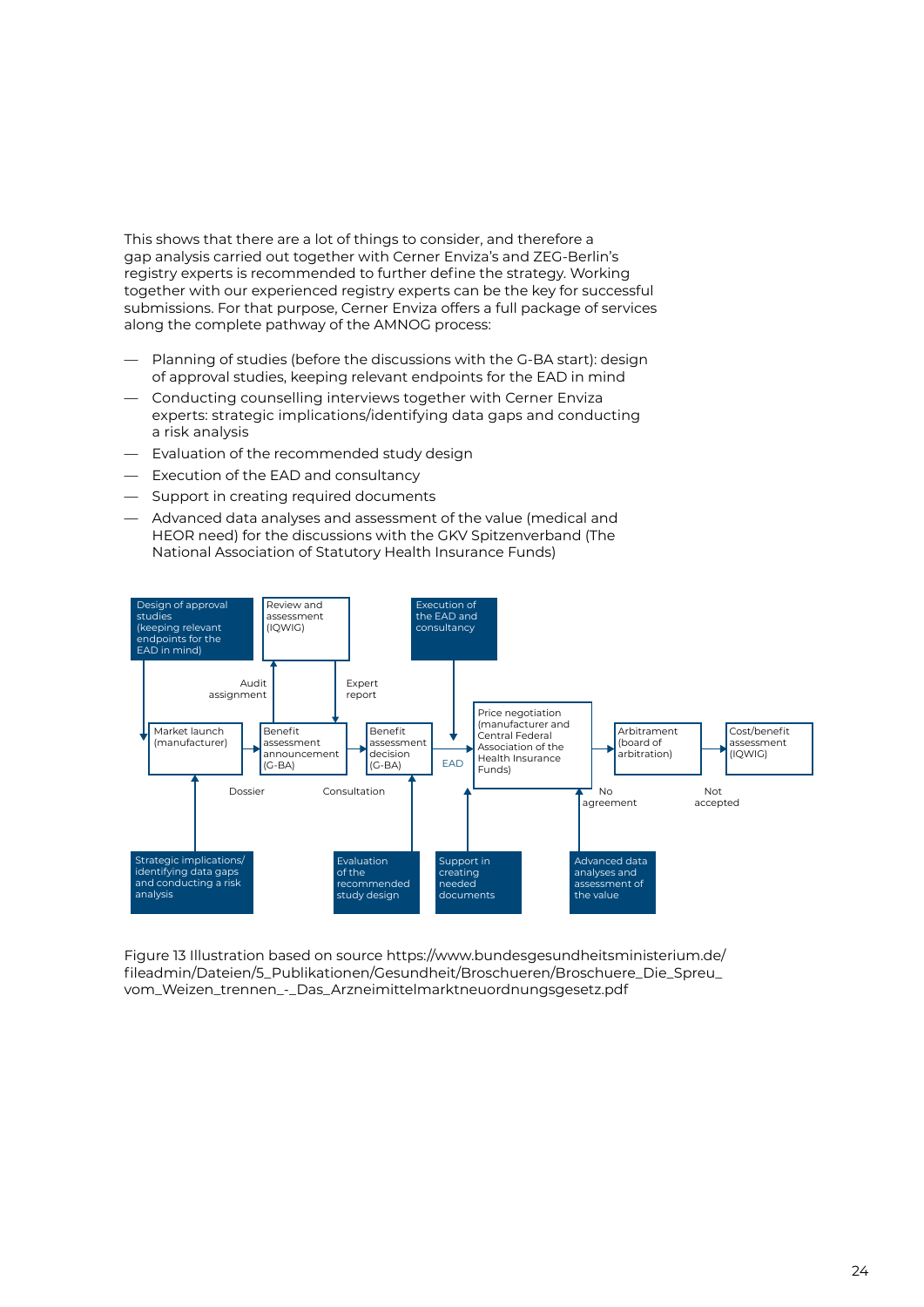The basis for these listed services is Cerner Enviza's strong expertise in developing and maintaining registries as well as in conducting registry studies. Cerner Enviza/ZEG-Berlin has a proven track record, and – maybe even more importantly – clients trust Cerner Enviza/ZEG-Berlin. Two examples can be found below:

| <b>Study</b>         | First-line low- to<br>intermediate-risk Acute<br><b>Promyelocytic Leukemia</b><br>(APL) study using existing<br>disease registries                                                                                                                                              | Long-term safety of<br>different treatment options<br>in patients with moderate to<br>severe psoriasis                                                                                                                                                                                                                                               |
|----------------------|---------------------------------------------------------------------------------------------------------------------------------------------------------------------------------------------------------------------------------------------------------------------------------|------------------------------------------------------------------------------------------------------------------------------------------------------------------------------------------------------------------------------------------------------------------------------------------------------------------------------------------------------|
| Objectives           | PRAC requested PASS                                                                                                                                                                                                                                                             | <b>PRAC requested PASS</b>                                                                                                                                                                                                                                                                                                                           |
|                      | Treatment regimens in<br>newly diagnosed low-to<br>intermediate-risk APL patients<br>in real world clinical settings<br>Evaluation of effectiveness                                                                                                                             | Assessment of risks and<br>comparison between<br>different treatment options<br>for psoriasis patients starting<br>new treatment                                                                                                                                                                                                                     |
|                      | and safety of different<br>chemotherapy-free<br>treatment dosing regimens                                                                                                                                                                                                       | Evaluation of psoriasis<br>patients' characteristics<br>receiving different treatment                                                                                                                                                                                                                                                                |
|                      | in newly diagnosed low- to<br>intermediate-risk APL patients                                                                                                                                                                                                                    | Evaluation of all adverse<br>events and information<br>obtained regarding pregnant<br>and lactating women                                                                                                                                                                                                                                            |
| Countries            | Six EU countries:                                                                                                                                                                                                                                                               | Three EU countries:                                                                                                                                                                                                                                                                                                                                  |
|                      | France, Germany, Italy,<br>Poland, Spain, Portugal                                                                                                                                                                                                                              | Germany, Spain, United<br>Kingdom/Ireland                                                                                                                                                                                                                                                                                                            |
| Number of Registries | Up to eight EU leukemia<br>registries                                                                                                                                                                                                                                           | Three EU psoriasis registries                                                                                                                                                                                                                                                                                                                        |
| Tasks                | Data transfer specifications<br>and data mapping for all<br>participating registries<br>Setup and maintenance of<br>pooled study database<br>Quality review of the<br>received data and summary<br>reports to the sponsor after<br>each data transfer<br>Yearly interim results | Development of the<br>study protocol<br>Preparation of annual<br>progress report based<br>on yearly/bi-yearly<br>registry reports<br>Quality review of the received<br>data and summary reports to<br>the sponsor<br>Data transfer specifications<br>and data mapping for all<br>participating registries<br>Pooled analysis of the<br>registry data |
| Duration             | Yearly data transfers and<br>analysis from the seven<br>registries over five years                                                                                                                                                                                              | Eight years of study duration<br>with annual progress reports<br>and final data analysis                                                                                                                                                                                                                                                             |